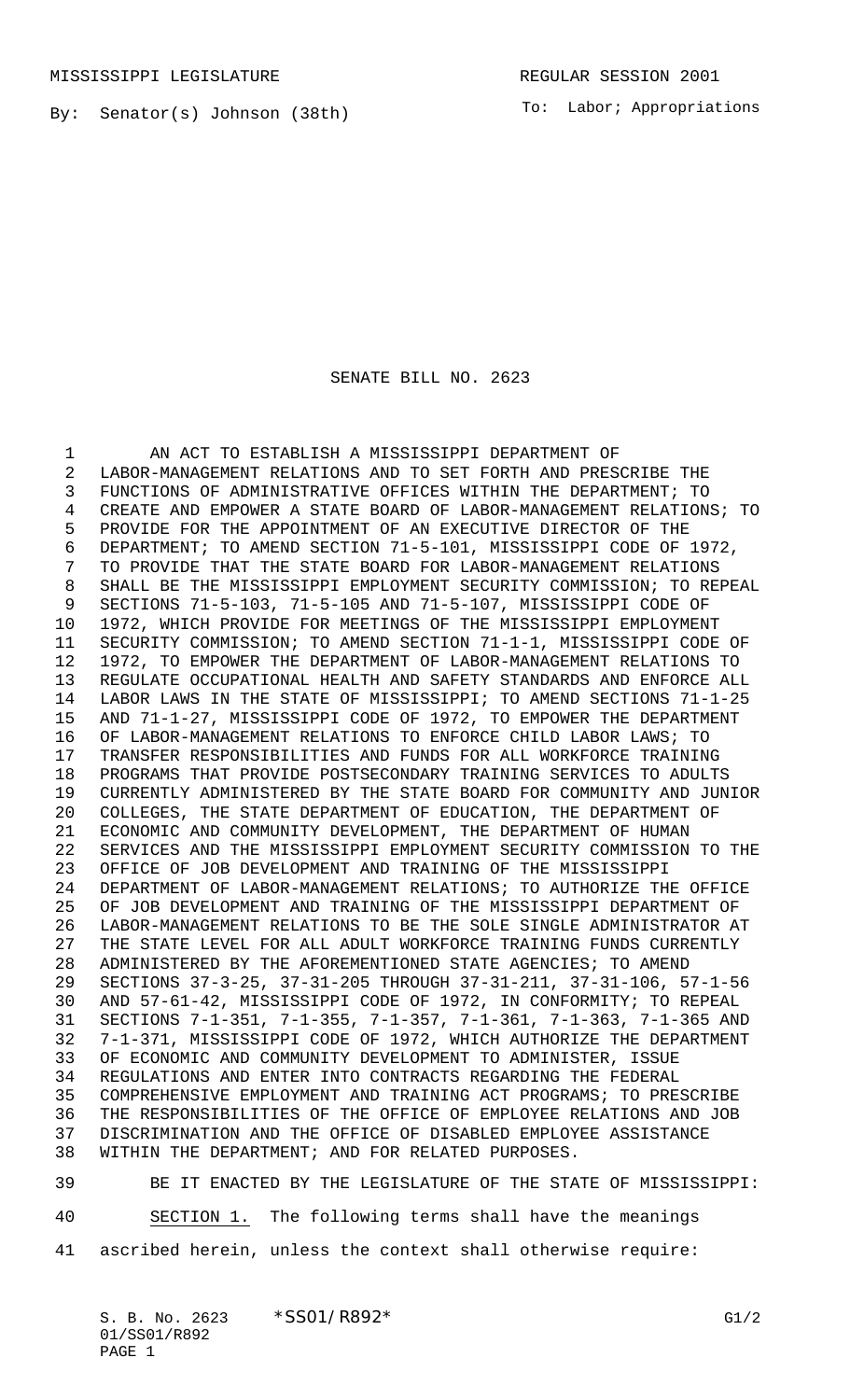(a) "Board" means the State Board of Labor-Management Relations;

 (b) "Executive director" means the Executive Director of the State Department of Labor-Management Relations;

 (c) "Department" means the State Department of Labor-Management Relations;

 (d) "Director" means the administrative head of an office; and

 (e) "Office" means an administrative subdivision of the department.

 SECTION 2. (1) There is hereby created the Mississippi Department of Labor-Management Relations for the following purposes:

 (a) To coordinate employer-employee services and relations;

 (b) To establish one (1) comprehensive workforce training system in the State of Mississippi that is focused on achieving results, using resources efficiently and ensuring that workers and employers can easily access needed training services; and

 (c) To provide workforce training activities, through statewide and local workforce training systems, that increase the employment, retention and earnings of participants, and increase occupational skill attainment by participants and, as a result, improve the quality of the workforce, reduce welfare dependency and enhance the productivity and competitiveness of the state. (2) The department shall be composed of the following offices: (a) The Office of Employment Security; (b) The Office of Workplace Safety and Health; (c) The Office of Job Development and Training; (d) The Office of Employee Relations and Job

Discrimination; and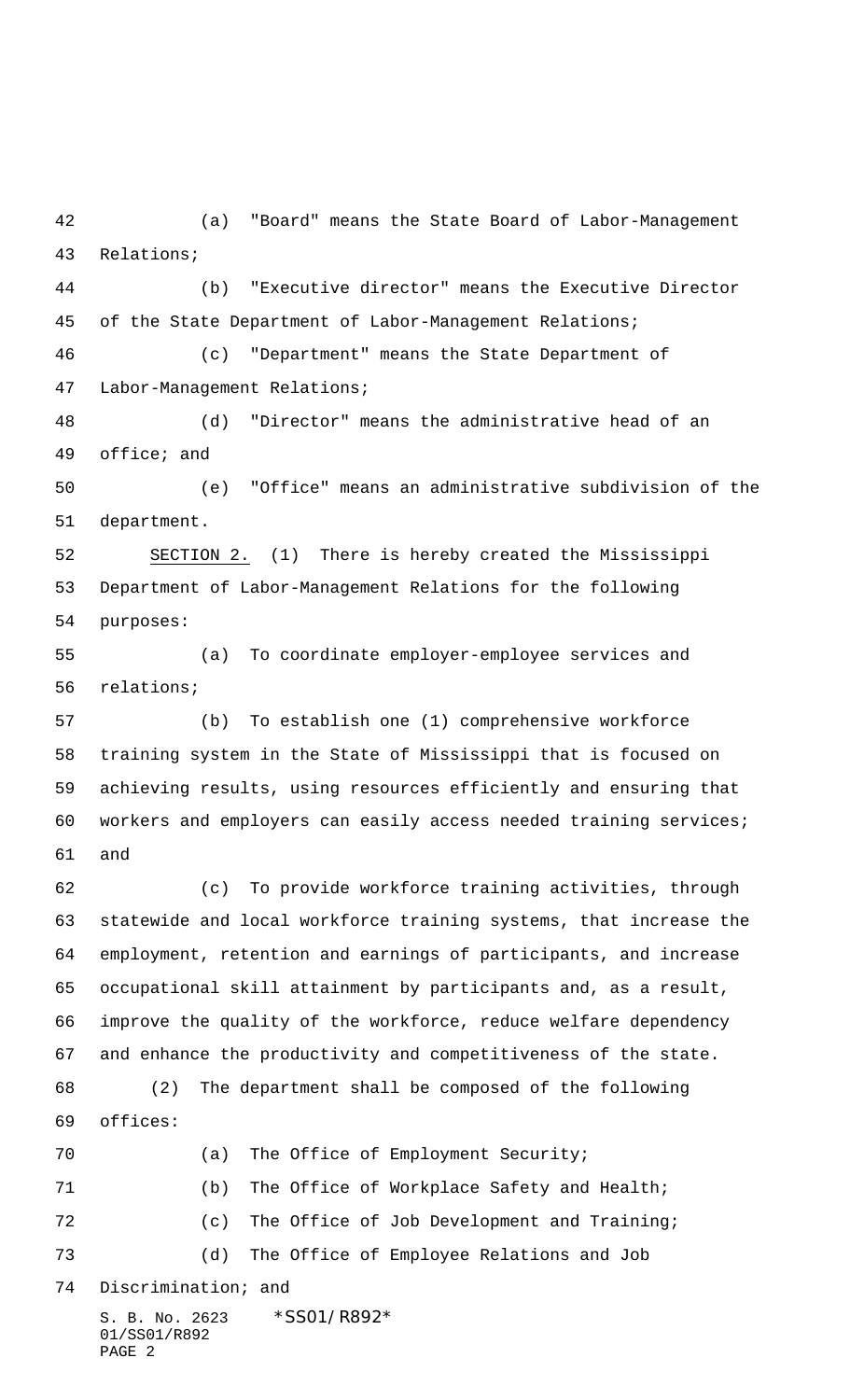S. B. No. 2623 \*SS01/R892\* 01/SS01/R892 (e) The Office of Disabled Employee Assistance. SECTION 3. (1) There shall be a board of five (5) members to be known as the Mississippi Board of Labor-Management Relations. Two (2) members of said board shall be representatives of employees. Two (2) members of said board shall be representatives of employers. One (1) member of said board shall be a representative of the general public. The members of the board shall be appointed by the Governor, with the advice and consent of the Senate, one (1) from each Mississippi congressional district, and the Governor shall designate one (1) member as chairman. The members of the board shall serve terms of office as follows: (a) The term of the member from the First Congressional District shall expire on July 1, 2002; (b) The term of the member from the Second Congressional District shall expire on July 1, 2005; (c) The term of the member from the Third Congressional District shall expire on July 1, 2004; (d) The term of the member from the Fourth Congressional District shall expire on July 1, 2003; and (e) The term of the member from the Fifth Congressional District shall expire on July 1, 2004. Thereafter the term of office of each member shall be four (4) years, with said terms expiring at two-year intervals. Any appointment to a vacancy shall be for the unexpired term in question, and from the congressional district in which such vacancy occurred. No member shall, during his term of office, serve as an officer or committee member of any political party organization. (2) The board shall elect a chairperson from its membership at the first meeting of the original board members and every two (2) years thereafter on July 15 of the year. A majority of the membership of the board shall constitute a quorum for the

PAGE 3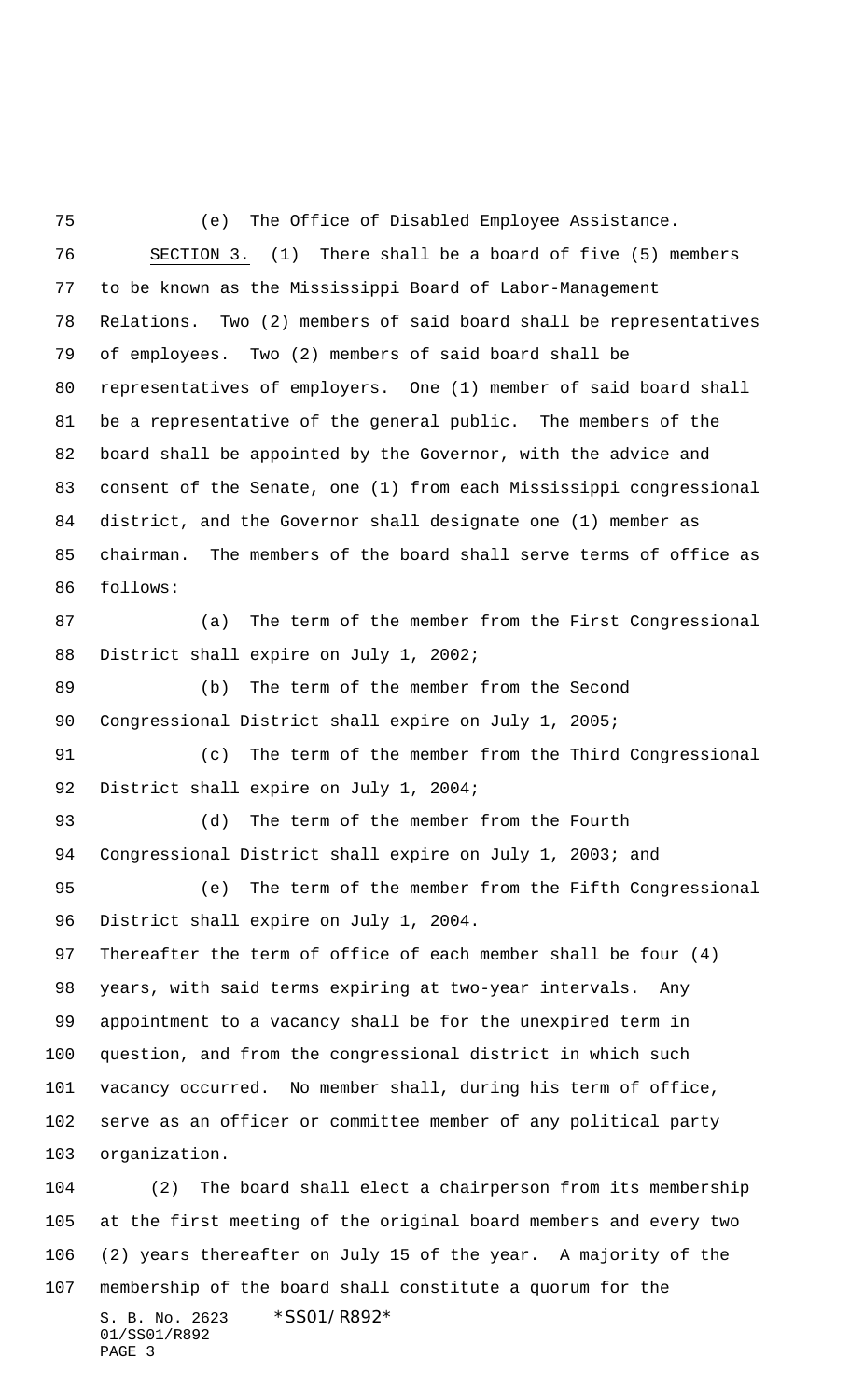transaction of any business, and the board shall meet at least quarterly and hold other meetings as are necessary for the purpose of conducting required business. All meetings of the board shall be called by the chairperson, except the first meeting of the original board members, which shall be called by the Governor.

 (3) The appointed members of the board shall be compensated at a per diem rate as authorized by Section 25-3-69, Mississippi Code of 1972, plus actual and necessary expenses as authorized by Section 25-3-41, Mississippi Code of 1972.

 SECTION 4. The Department of Labor-Management Relations shall provide the labor-management services authorized by law and by the rules, regulations and policies of the board to every individual determined to be eligible therefor, and in carrying out the purposes of this act the department is authorized, when consistent with the rules, regulations and policies of the State Board of Labor-Management Relations:

 (a) To expend funds received either by appropriation or 125 directly from federal or private sources;

 (b) To cooperate with other departments, agencies and institutions, both public and private, in providing the services authorized by this act to individuals, in studying the problems involved therein, and in establishing, developing and providing in conformity with the purposes of this act, such programs, facilities and services as may be necessary or desirable;

 (c) To enter into reciprocal agreements with other states to provide for the services authorized by this act to residents of the states concerned;

 (d) To conduct research and compile statistics relating to the provision of services to or the need of services by individuals;

S. B. No. 2623 \*SS01/R892\* 01/SS01/R892 PAGE 4 (e) To enter into contractual arrangements with the federal government and with other authorized public agencies or 140 persons for performance of services related to labor-management;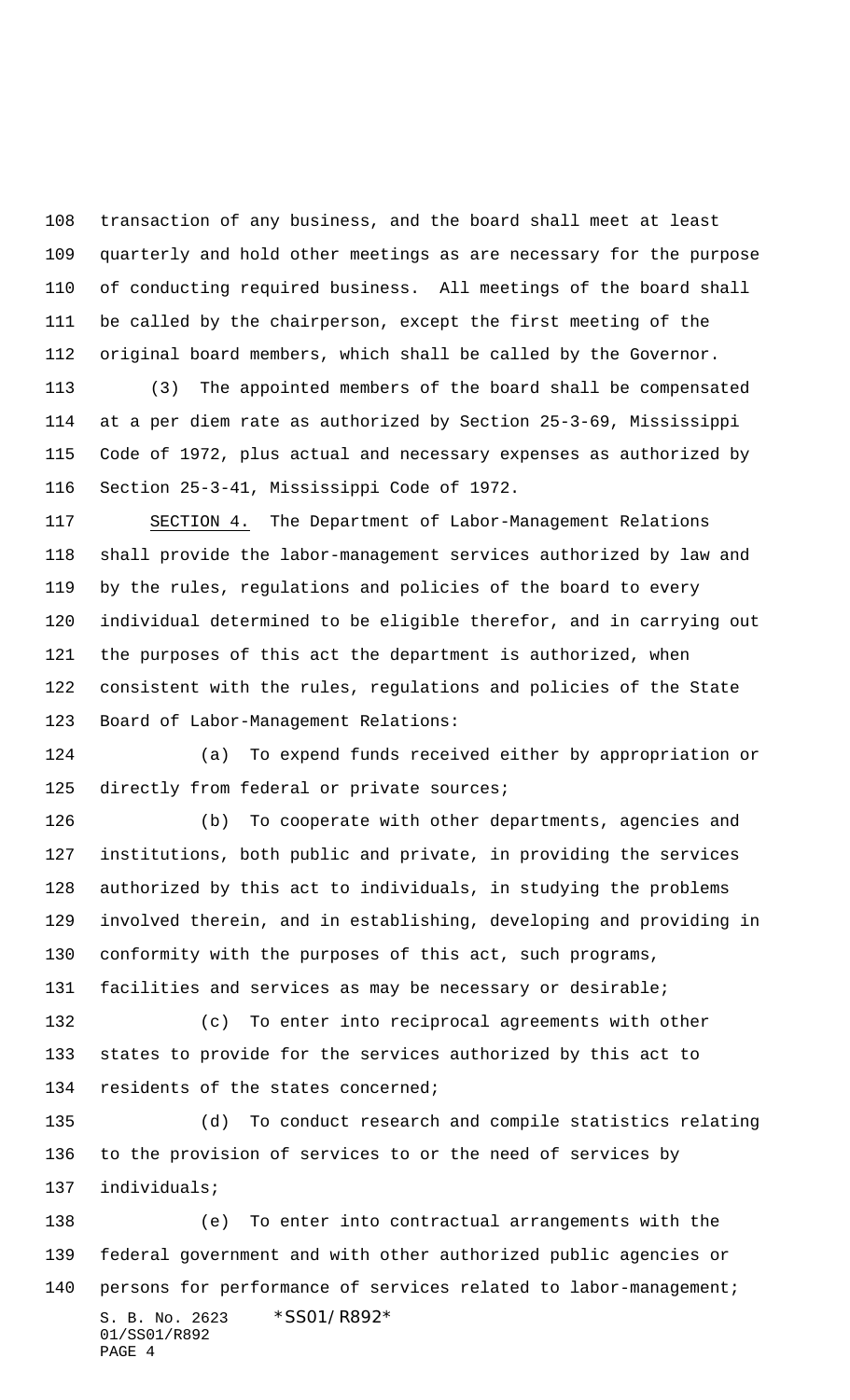(f) To take such action as may be necessary to enable the department to apply for, accept and receive for the state and its residents the full benefits available under any federal legislation or program having as its purpose the providing of, improvement or extension of, labor-management services.

 SECTION 5. (1) The State Board of Labor-Management Relations shall appoint an Executive Director of the State Department of Labor-Management Relations, in accordance with standards established by the State Personnel Board and on the basis of his education, training, experience and demonstrated ability. The executive director shall serve as secretary and executive officer of the board, and he shall serve at the will and pleasure of the board. The salary of the executive director shall be set by the board, subject to the approval of the State Personnel Board, and shall be provided for out of any funds made available for such purpose by the Legislature, the federal government or other gifts or grants. The executive director shall be responsible to the board for the proper administration of the programs of labor-management relations provided under this act in conformity with the policies adopted by the board and shall be responsible for appointing directors of offices and any necessary supervisors, assistants and employees. The salary and compensation of such employees shall be subject to the rules and regulations adopted and promulgated by the State Personnel Board as created under Section 25-9-101 et seq., Mississippi Code of 1972.

S. B. No. 2623 \*SS01/R892\* 01/SS01/R892 PAGE 5 (2) In carrying out his duties under this act, the Executive Director of the State Department of Labor-Management Relations: (a) Shall, with the approval of the board, promulgate regulations governing personnel standards, the protection of records and confidential information, the manner and form of filing applications, eligibility and investigation and determination therefor, for labor-management services, procedures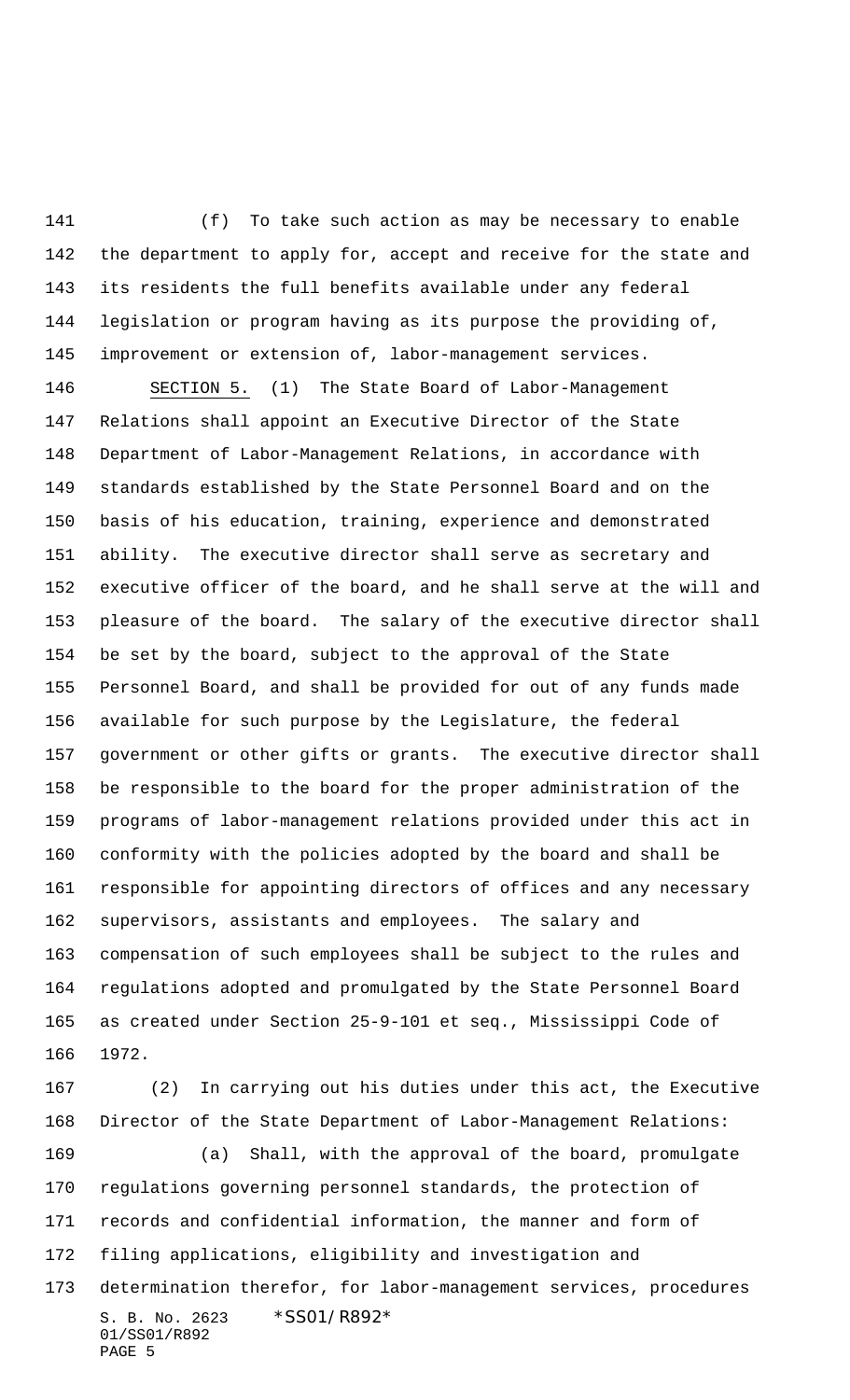for fair hearings and such other regulations as he finds necessary to carry out the purposes of this act and in conformity with federal law;

 (b) Shall, with the approval of the board, establish appropriate subordinate administrative units within the department;

 (c) Shall prepare and submit to the board and the Legislature annual reports of activities and expenditures and, before each regular session of the Legislature, coordinate budget requests required for carrying out this act and estimates of the 184 amounts to be made available for this purpose from all sources;

 (d) Shall be empowered to exercise executive and administrative supervision over all institutions, offices, programs and services now existing or hereafter acquired or created under the jurisdiction of the department;

 (e) Shall make certification for disbursement, in accordance with regulations, of funds available, for implementing 191 the purposes of this act;

 (f) Shall, with the approval of the board, take such other action as he deems necessary or appropriate to effectuate the purposes of this act;

 (g) May, with the approval of the board, delegate to any officer or employee of the department such of his powers and duties as he finds necessary to effectuate the purposes of this act.

 SECTION 6. Section 71-5-101, Mississippi Code of 1972, is amended as follows:

S. B. No. 2623 \*SS01/R892\* 01/SS01/R892 PAGE 6 71-5-101. (1) There shall be a commission of three (3) members to be known as the Mississippi Employment Security Commission. One (1) member of said commission shall be a representative of employees. The members of the commission shall be appointed by the Governor, one (1) from each Supreme Court district, and the Governor shall designate one (1) member as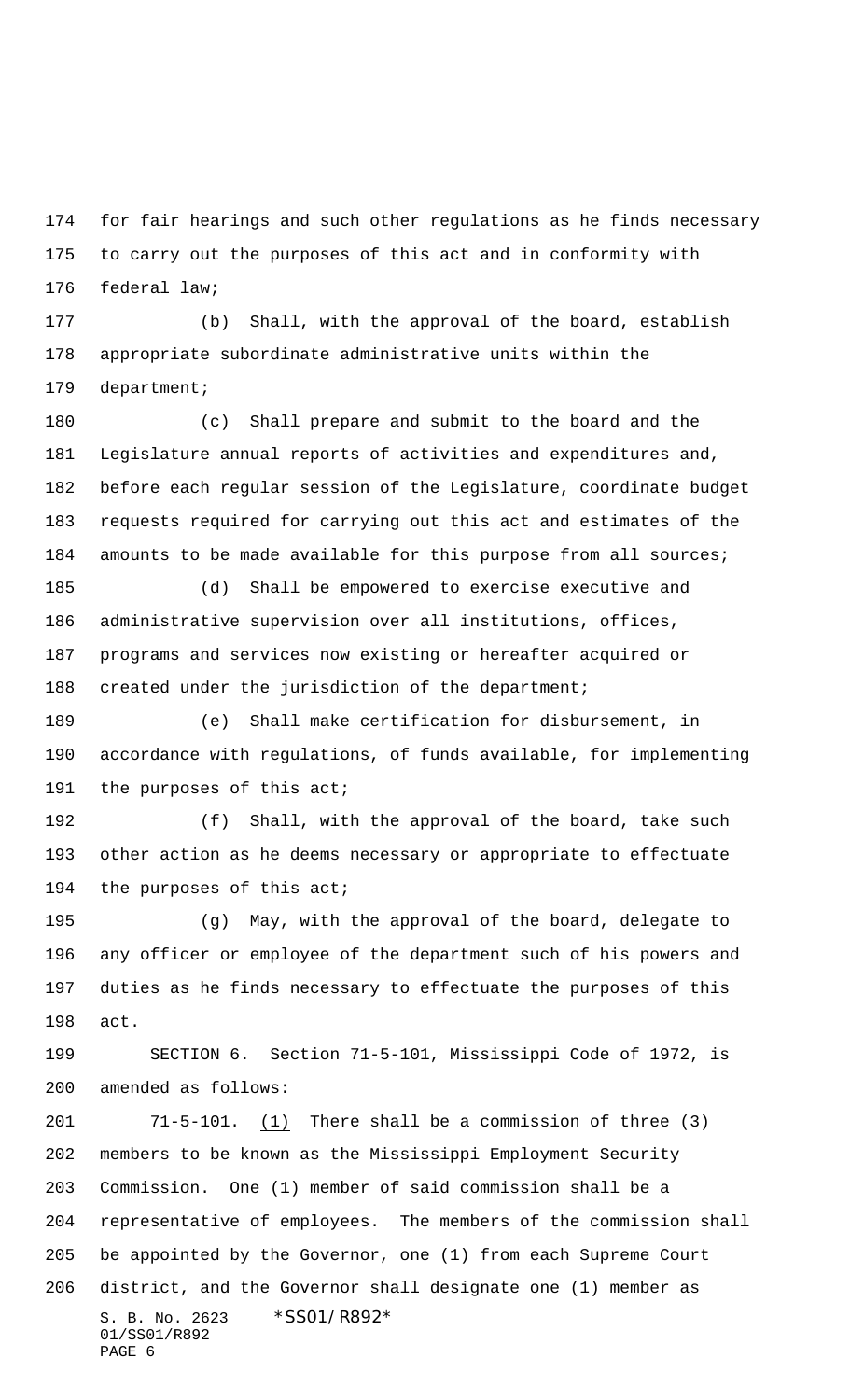chairman. The commissioners initially appointed shall serve for terms of two (2), four (4), and six (6) years respectively, as designated by the Governor. Thereafter the term of office of each commissioner shall be four (4) years, with said terms expiring at two-year intervals. Any appointment to a vacancy shall be for the unexpired term in question, and from the Supreme Court district in which such vacancy occurred. No commissioner shall, during his term of office, serve as an officer or committee member of any political party organization.

 (2) From and after July 1, 2001, the State Board of Labor-Management Relations created under Section 3 of Senate Bill No. \_\_\_\_, 2001 Regular Session, shall be the Mississippi Employment Security Commission. From and after July 1, 2001, the Mississippi Employment Security Commission shall be abolished, provided that any member of the commission presently serving may be appointed to the Board of Labor-Management Relations if otherwise eligible for such appointment. Any reference in Senate Bill No. \_\_\_\_, 2001 Regular Session, to "Mississippi Employment Security Commission" or "commission" shall mean the State Board of Labor-Management Relations created in Senate Bill No. \_\_\_\_, 2001 Regular Session.

 SECTION 7. Sections 71-5-103, 71-5-105 and 71-5-107, Mississippi Code of 1972, which provide for meetings of the Mississippi Employment Security Commission, are hereby repealed. SECTION 8. Section 71-1-1, Mississippi Code of 1972, is amended as follows:

 71-1-1. (1) The Office of Workplace Safety and Health of the Department of Labor-Management Relations is authorized to establish an occupational health and safety program and is empowered:

 (a) To employ such qualified personnel as staff to carry out the duties and responsibilities set forth herein;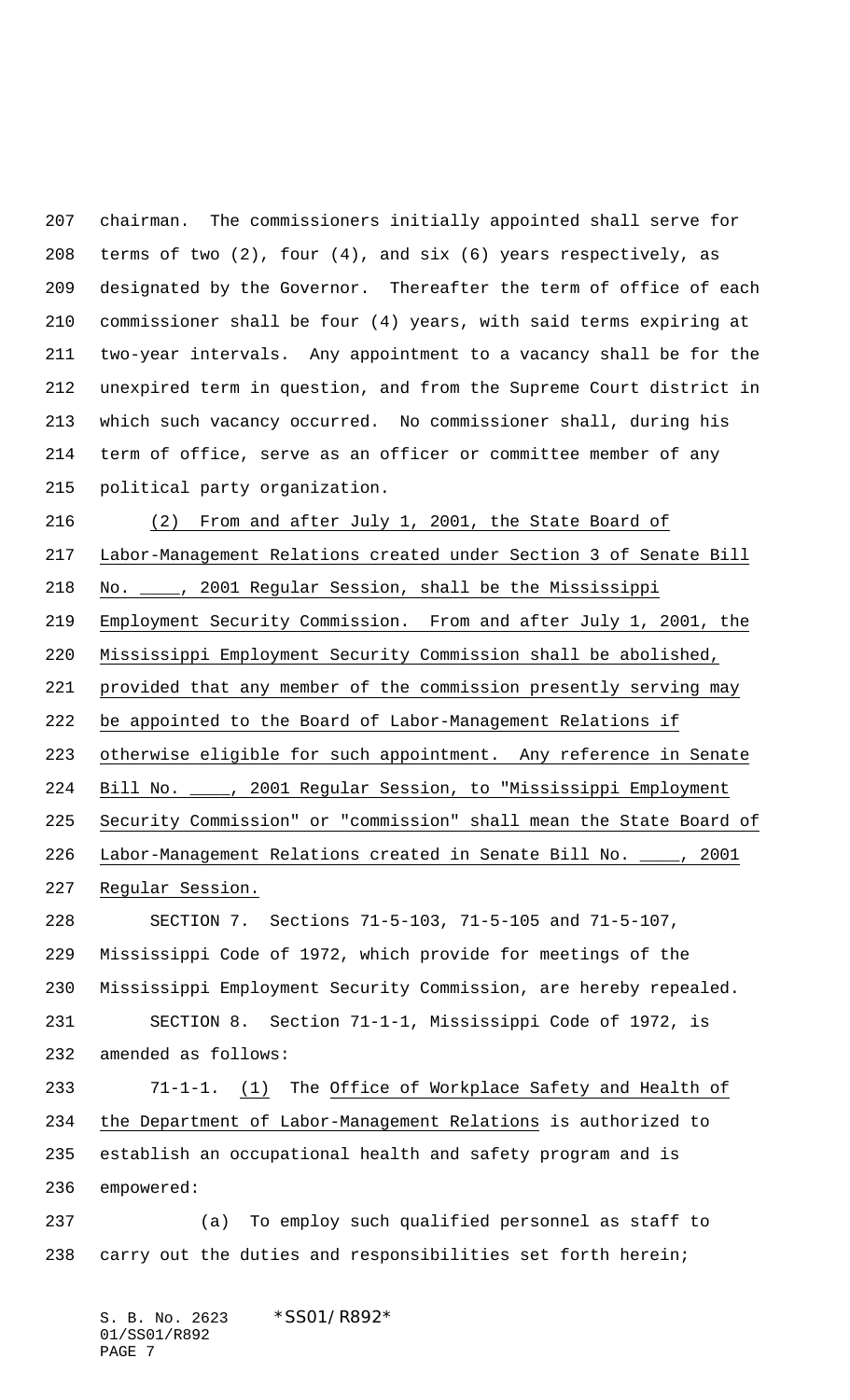(b) To develop and make available upon request to all employers of the state, including public employers, information, consultation and assistance related to safety and health laws, regulations, measures and standards; to participate and assist with training and educational programs, directed toward employee safety and disease prevention;

 (c) To employ such personnel and procure such equipment as necessary to provide on-site consultive services related to assistance, information, education or training of employers and employees toward compliance with safety and health standards and toward the establishment of safety and health programs to prevent work-connected disabilities;

 (d) To collect, compile and report statistics related to work-connected disabilities in Mississippi; such statistical work shall be performed in cooperation with other statistic-gathering agencies with the federal and state governments. Such statistical reports as may be available shall be made known to employers and employees.

 (e) To receive such federal or state grants and appropriations as available to further the education, training and assistance to the employers and employees of Mississippi in preventing work-connected disabilities.

 (f) Nothing in this section shall be construed as authorizing the department to administer or enforce in any way the Federal Occupational Safety and Health Act, known as OSHA.

 (2) In addition to such other duties and powers as may be conferred by law, the Office of Workplace Safety and Health of the Department of Labor-Management Relations shall have the power,

jurisdiction and authority:

 (a) To superintend the enforcement of all labor laws in the State of Mississippi, the enforcement of which is not

otherwise specifically provided for, and all rules and regulations

made pursuant thereto;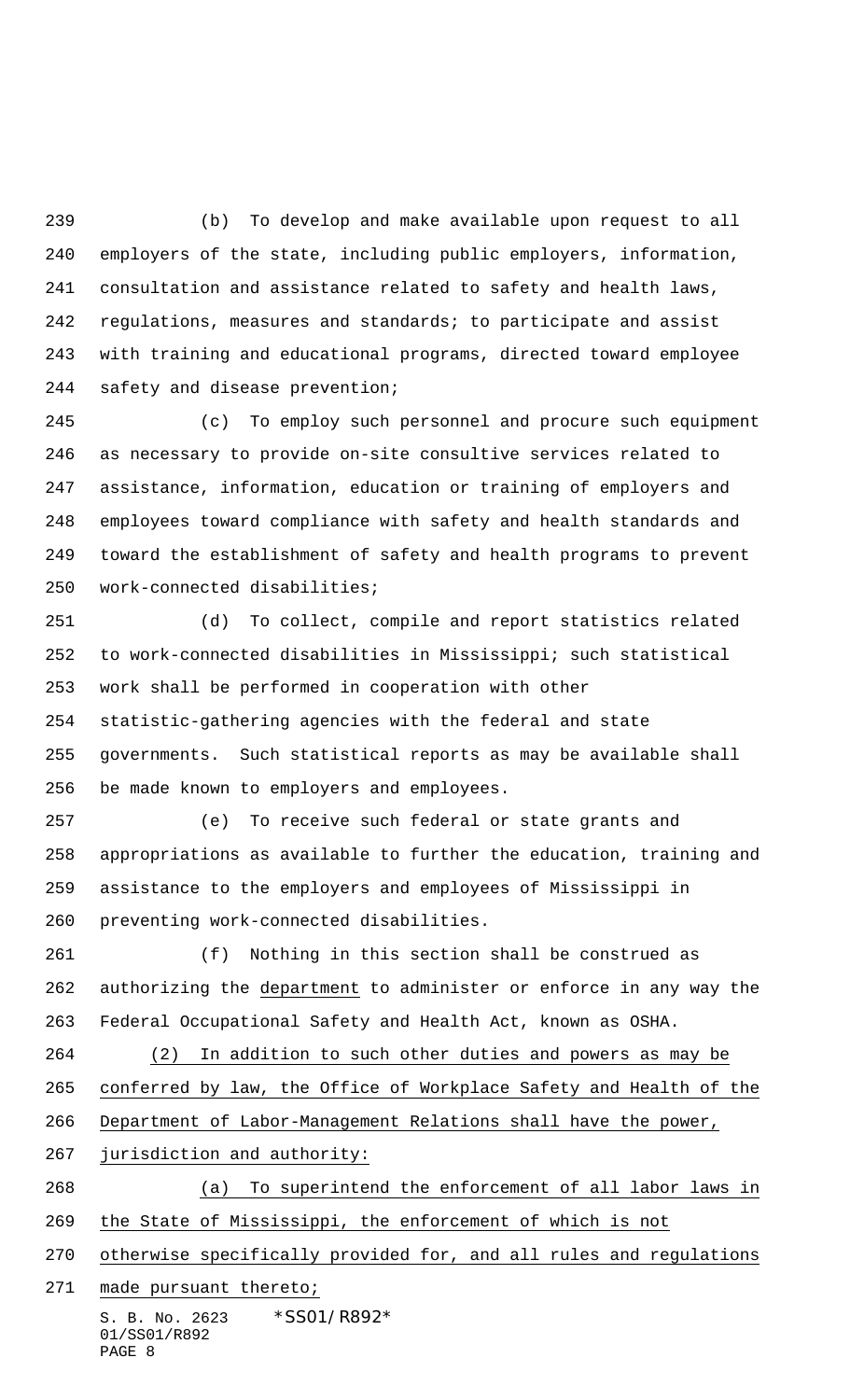| 272 | (b)<br>To make or cause to be made all necessary                   |  |  |
|-----|--------------------------------------------------------------------|--|--|
| 273 | inspections to see that all laws and rules made pursuant thereto   |  |  |
| 274 | which the division has the duty, power and authority to enforce,   |  |  |
| 275 | are promptly and effectively carried out;                          |  |  |
| 276 | To make investigations, collect and compile<br>(c)                 |  |  |
| 277 | statistical information and report upon the conditions of labor    |  |  |
| 278 | generally, and upon all matters relating to the enforcement and    |  |  |
| 279 | effect of the provisions of this section and of the rules issued   |  |  |
| 280 | thereunder;                                                        |  |  |
| 281 | To make and promulgate such rules, or changes in<br>(d)            |  |  |
| 282 | rules, as it may deem advisable for the prevention of accidents or |  |  |
| 283 | the prevention of industrial or occupational diseases in every     |  |  |
| 284 | employment or place of employment, and such rule, or changes in    |  |  |
| 285 | rules, for the construction, repair and maintenance of places of   |  |  |
| 286 | employment, places of public assembly, and public buildings as it  |  |  |
| 287 | may deem advisable to render them safe. The division may appoint   |  |  |
| 288 | committees composed of employers, employees and experts to suggest |  |  |
| 289 | rules or changes therein;                                          |  |  |
| 290 | To order such reasonable changes in the<br>(e)                     |  |  |
| 291 | construction, maintenance and repair of places of employment as    |  |  |
| 292 | shall render them safe; and                                        |  |  |
| 293 | (f)<br>To require the performance of any act necessary for         |  |  |
| 294 | the protection of life, health and safety of employees.            |  |  |
| 295 | SECTION 9. Section 71-1-25, Mississippi Code of 1972, is           |  |  |
| 296 | amended as follows:                                                |  |  |
| 297 | 71-1-25. (1) It shall be the duty of the Office of                 |  |  |
| 298 | Workplace Safety and Health of the Department of Labor-Management  |  |  |
| 299 | Relations to inspect employers under its jurisdiction for          |  |  |
| 300 | compliance with the child labor provisions of the Mississippi Code |  |  |
| 301 | of 1972.                                                           |  |  |
| 302 | It shall be the duty of the Office of Workplace Safety<br>(2)      |  |  |
| 303 | and Health to visit, without notice of its intention to do so, all |  |  |
| 304 | mills, canneries, workshops, factories, or manufacturing           |  |  |
|     | *SS01/R892*<br>S. B. No. 2623<br>01/SS01/R892<br>PAGE 9            |  |  |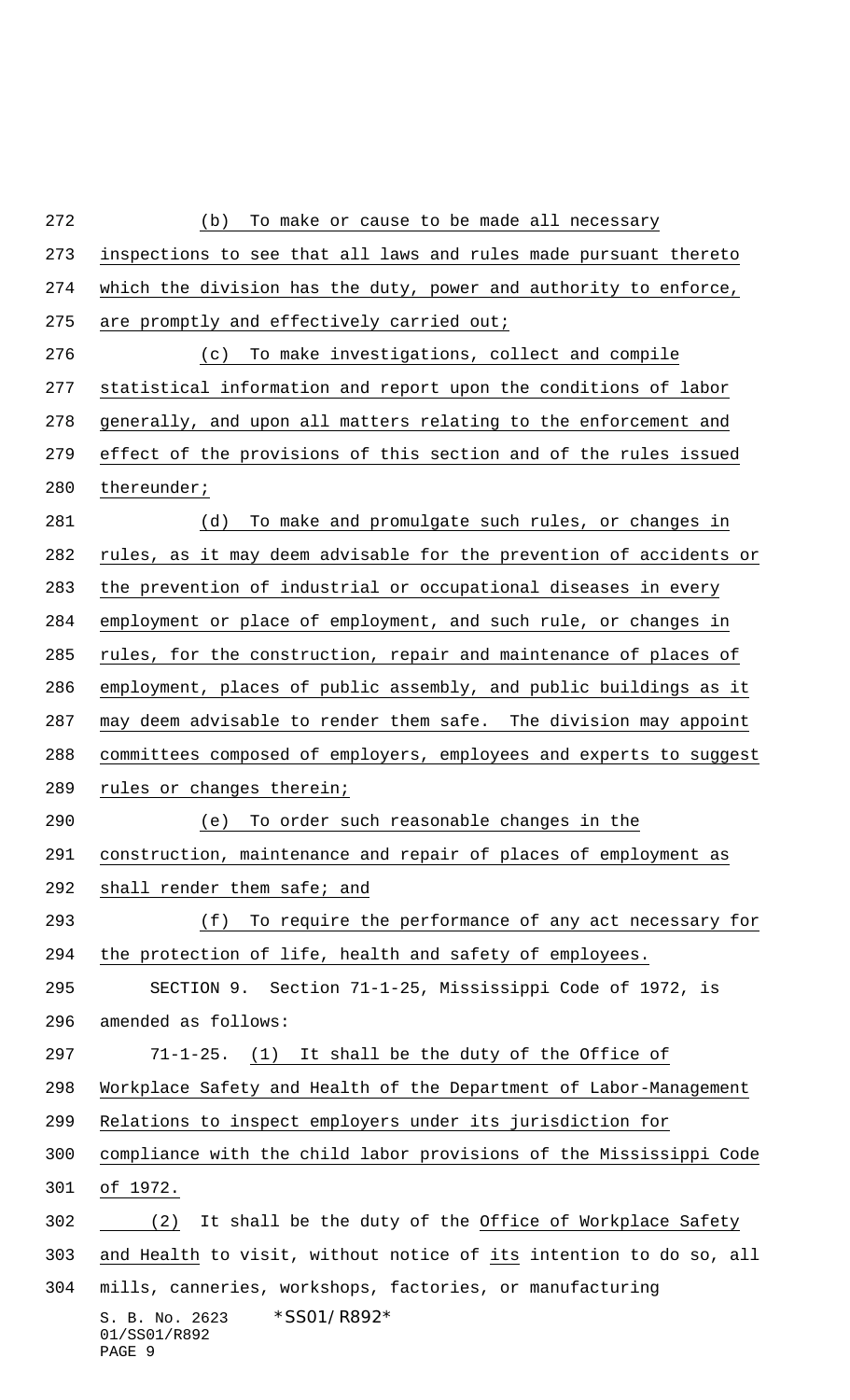establishments employing child labor **\* \* \*** at least twice each year, or oftener if requested by the sheriff, and to promptly report to the sheriff any unsanitary condition of the premises, any child or children afflicted with infectious, contagious, or communicable diseases, or whose physical condition renders such child or children incapacitated to perform the work required of them. The sheriff shall promptly remove such child or children from such mill, cannery, workshop, factory, or manufacturing establishment, and order the premises put in sanitary condition. The judgment of the Office of Workplace Safety and Health as to the physical condition of the children and the sanitary condition of the premises shall be final and conclusive.

 (3) Every employer shall furnish employment which shall be reasonably safe for the employees therein and shall furnish and use safety devices and safeguards, and shall adopt and use methods and processes reasonably adequate to render such an employment and place of employment safe and shall do every other thing reasonably 322 necessary to protect the life, health, safety and welfare of such employees; provided that, as used in this chapter, the term "safe" or "safety" as applied to any employment or place of employment shall include conditions and methods of sanitation and hygiene reasonably necessary for the protection of the life, health,

safety and welfare of employees.

 (4) Every employer and every owner of a place of employment, place of public assembly, or public building, now or hereafter constructed shall so construct, repair and maintain the same as to render it reasonably safe.

 SECTION 10. Section 71-1-27, Mississippi Code of 1972, is amended as follows:

S. B. No. 2623 \*SS01/R892\* 01/SS01/R892 PAGE 10 71-1-27. Any officer, manager, or superintendent of any mill, cannery, workshop, factory, or manufacturing establishment in which child labor is employed who shall fail or refuse to give true and correct information demanded of him by any officer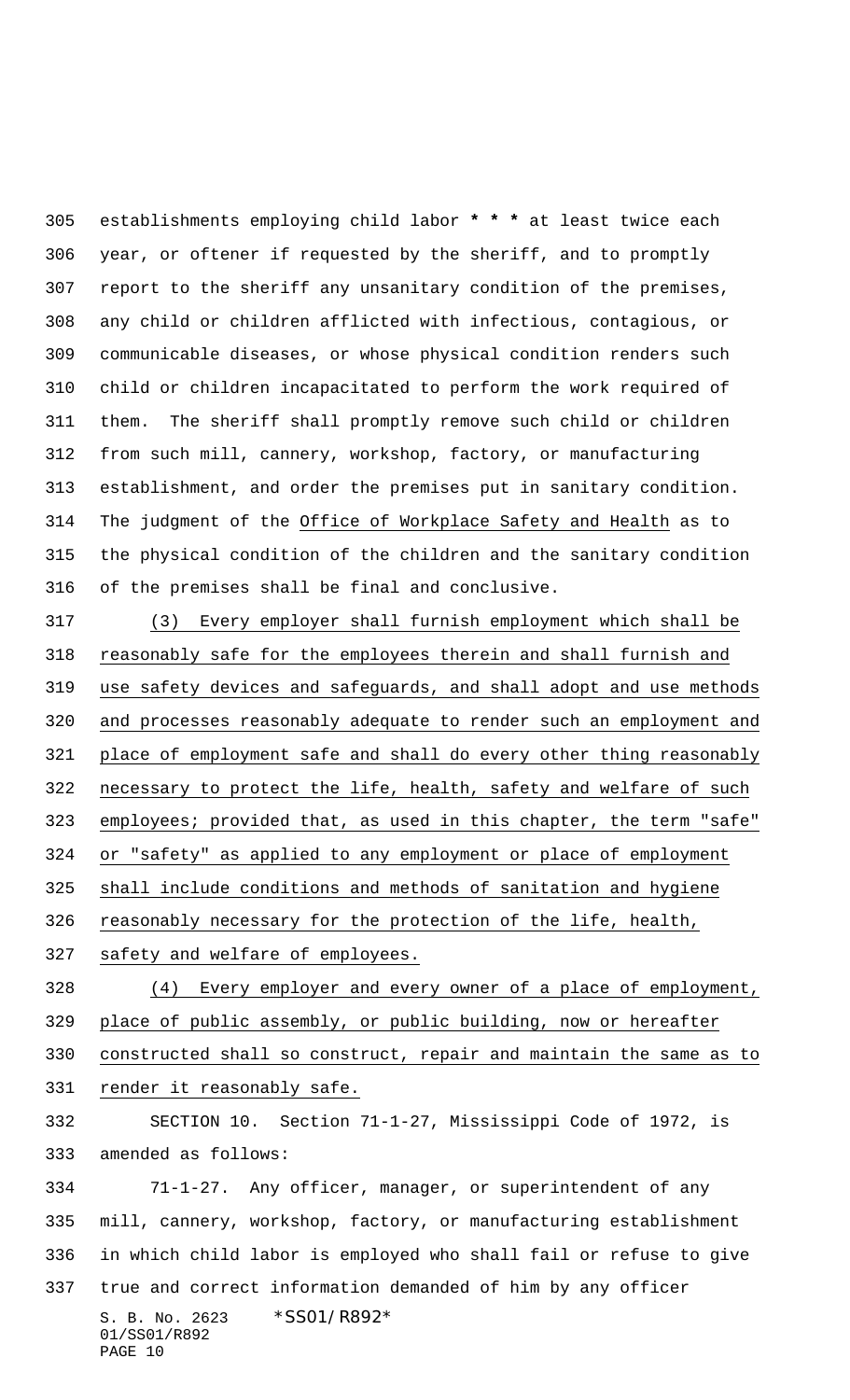hereinbefore directed to inspect such mill, cannery, workshop, factory, or manufacturing establishment, or who shall fail or refuse to obey any lawful order of the Office of Workplace Safety and Health or the sheriff **\* \* \*** the county in which said mill, cannery, workshop, factory, or manufacturing establishment is located for carrying out the purpose of this chapter, shall be guilty of a misdemeanor and, upon conviction, shall be fined not less than Ten Dollars (\$10.00) nor more than One Hundred Dollars (\$100.00).

 SECTION 11. (1) The Office of Job Development and Training of the Mississippi Department of Labor-Management Relations shall administer and coordinate as necessary federally and state-funded employment, training and employment-related education programs. The following training programs and funds shall be transferred to the Department of Labor-Management Relations on July 1, 2002:

 (a) Postsecondary Adult Short-Term Training programs and funds presently administered by the State Board for Community and Junior Colleges;

 (b) State-Funded Industrial Services training programs and funds presently administered by the State Board for Community and Junior Colleges;

 (c) Postsecondary vocational-technical funds and programs presently administered by the State Department of Education;

 (d) Postsecondary Carl Perkins programs and funds presently administered by the State Department of Education; (e) Postsecondary Tech Prep programs and funds

presently administered by the State Department of Education;

 (f) Temporary Assistance to Needy Families (TANF) workforce training programs and funds presently administered by the Department of Human Services and subcontracted to the State Department of Education;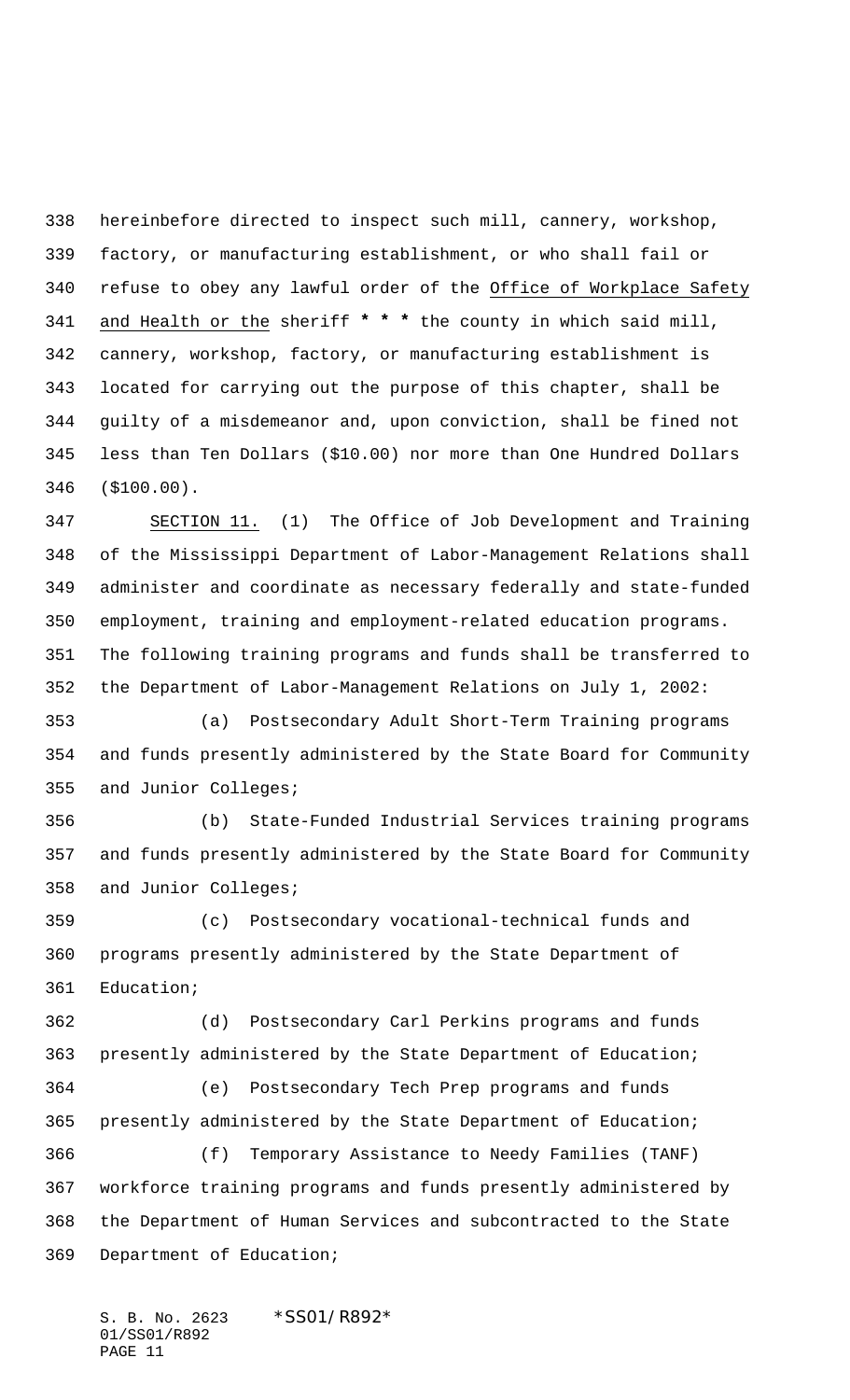(g) Job Training Partnership Act (JTPA) programs and funds presently administered by the Mississippi Department of Economic and Community Development and subcontracted to the Mississippi Employment Security Commission and any state level adult education and training funds made available by any successor program to JTPA, including the Workforce Investment Act of 1998;

 (h) State Occupational Information and Coordinating Committee (SOICC) programs and funds presently administered by the Mississippi Department of Economic and Community Development; and

 (i) Any other Comprehensive Employment and Training Act of 1973 federally funded support programs and funds presently administered by the Mississippi Department of Economic and Community Development.

S. B. No. 2623 \*SS01/R892\* 01/SS01/R892 PAGE 12 (2) (a) All powers, duties and functions of the State Board for Community and Junior Colleges or the State Department of Education and the State Board of Education that are being exercised or performed by the Division of Vocational Education on June 30, 2000, utilizing funds from all sources for Adult Education and Industrial Services training, either directly or indirectly, are hereby transferred to the Office of Job Development and Training of the Mississippi Department of Labor-Management Relations on July 1, 2002. All powers, duties and functions of the State Department of Education and the State Board of Education that are being exercised or performed by the Division of Vocational Education on June 30, 2001, utilizing funds from all sources for all postsecondary vocational-technical education training funds, all postsecondary Tech Prep funds, Carl Perkins funds and all Temporary Assistance to Needy Families (TANF) workforce training funds, are hereby transferred to the Office of Job Development and Training of the Mississippi Department of Labor-Management Relations on July 1, 2002. All records, property and contractual rights and obligations of, and unexpended balances of appropriations and any other allocations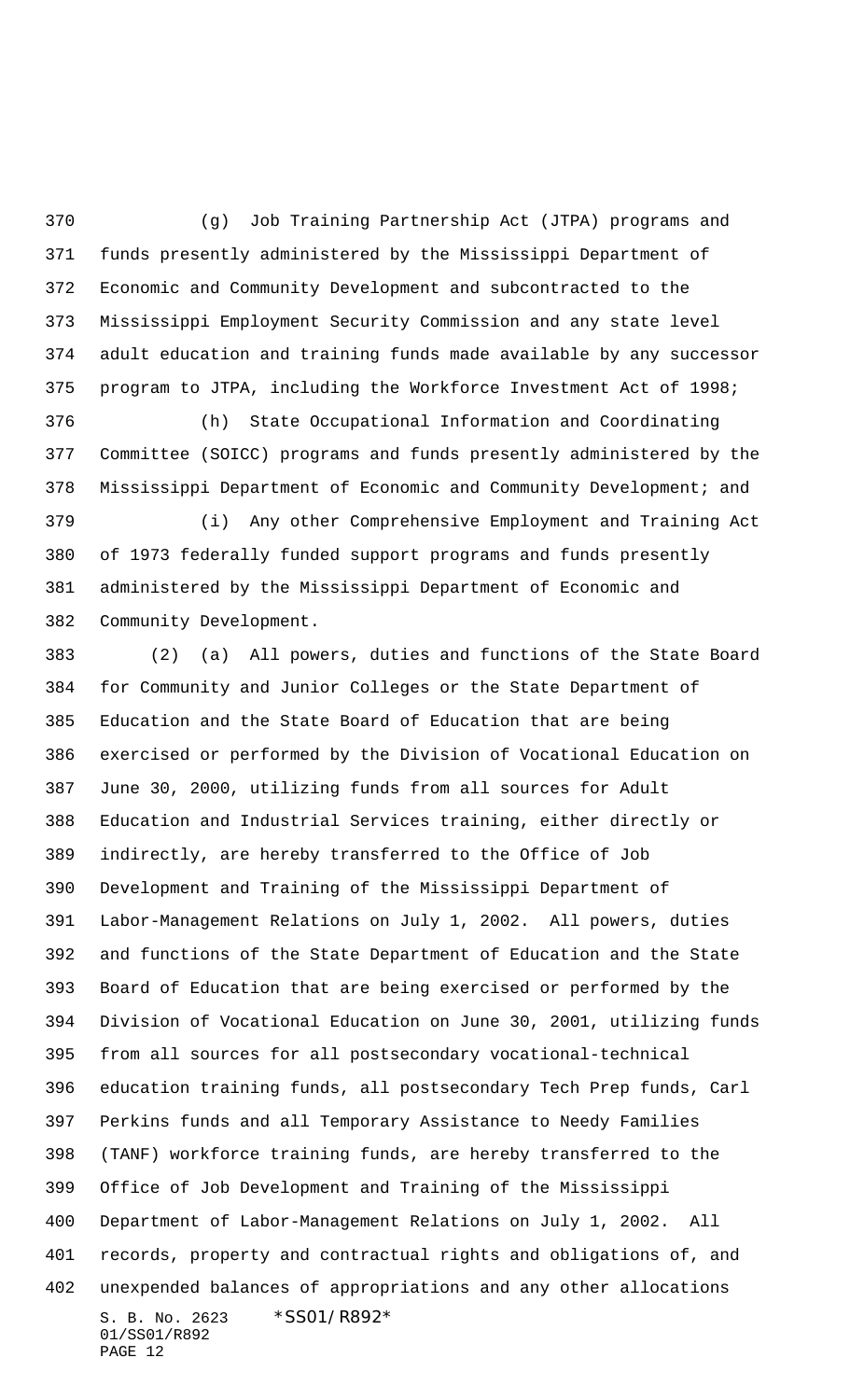S. B. No. 2623 \*SS01/R892\* 01/SS01/R892 PAGE 13 to, the State Board for Community and Junior Colleges or the State Department of Education that relate to the powers, duties and functions exercised or performed for such programs on June 30, 2001, shall be transferred to the Office of Job Development and Training of the Mississippi Department of Labor-Management Relations on or before July 1 of 2001 or 2002. The State Fiscal Officer shall transfer to the Office of Job Development and Training of the Mississippi Department of Labor-Management Relations all funds that are allocated to the State Board for Community and Junior Colleges or the State Department of Education for such programs and such funds shall be used by the Office of Job Development and Training of the Mississippi Department of Labor-Management Relations under the same terms and conditions as specified for those funds in the applicable appropriation bill. Sufficient staff shall be transferred from the agencies that will, by virtue of this act have a reduction in training and educational responsibilities, to the Office of Job Development and Training of the Mississippi Department of Labor-Management Relations to assure that those transferred responsibilities shall be properly managed and administered. Determinations as to which jobs shall be transferred shall be made by agreement between the Executive Director of the Office of Job Development and Training of the Mississippi Department of Labor-Management Relations and the chief executive of the affected transferring agencies utilizing information provided by the Legislative Budget Office necessary for the determination of personnel needs and costs of supportive services. In the event that an agreement cannot be reached between the parties, reassignments shall be created by the Legislature through the agencies' appropriation bills. Authorized transition activities may include, but not be limited to, the enhancement of the Office of Job Development and Training of the Mississippi Department of Labor-Management Relations to manage the additional federal and state funds, budgeting, accounting, grant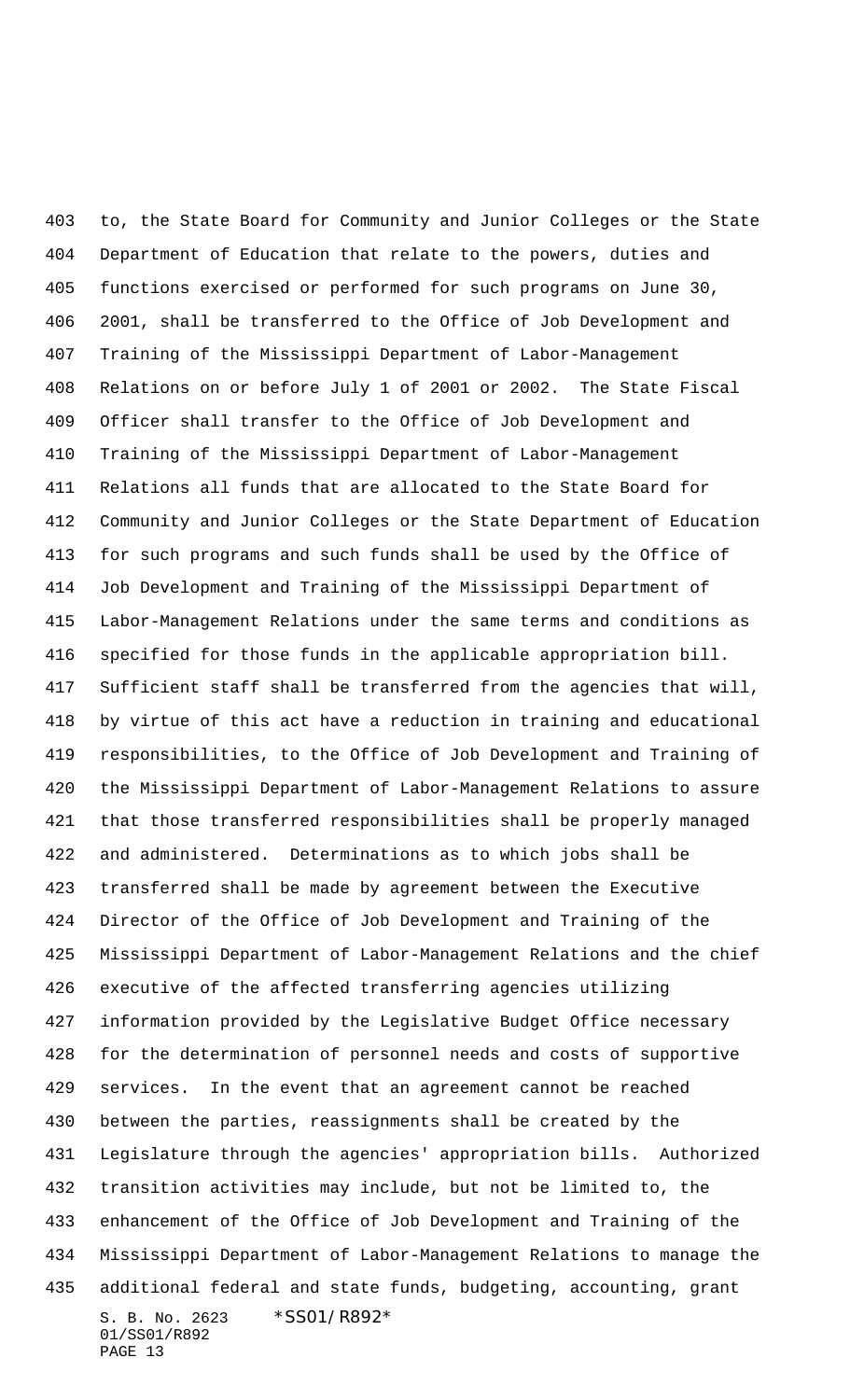management, property management, personnel, legal and/or other administrative services. The State Board for Community and Junior Colleges or the State Department of Education shall retain responsibility to manage the closeout of all grants relating to Industrial Training Programs and Adult Education Programs, and postsecondary vocational-technical programs and postsecondary Carl Perkins programs at the end of June 30, 2002, and shall be authorized to retain sufficient grant funds to properly close-out said grant activities. Upon closeout of such grants, any remaining funds will be transferred to the Office of Job Development and Training of the Mississippi Department of Labor-Management Relations by the State Fiscal Officer. The State Board for Community and Junior Colleges or the State Department of Education shall assist the Office of Job Development and Training of the Mississippi Department of Labor-Management Relations with the greatest degree of cooperation to carry out the intent and purpose of this act and to accomplish an orderly transition.

 vocational-technical education funds and funds for new or expanded programs and equipment will be allocated based on a formula developed by the Office of Job Development and Training of the Mississippi Department of Labor-Management Relations, which shall be based on the specific training needs of the population served and the commitment and capacity of the facilities available for such service.

(b) The allocation of postsecondary

S. B. No. 2623 \*SS01/R892\* 01/SS01/R892 PAGE 14 (c) The Office of Job Development and Training of the Mississippi Department of Labor-Management Relations shall enter into a contract with the State Department of Education that clarifies that the State Department of Education will continue to be the designated recipient of the Carl Perkins funds at the state level and said funds will continue to be administered and used in accordance with federal guidelines. The contract shall specify that all Carl Perkins funds used for postsecondary training and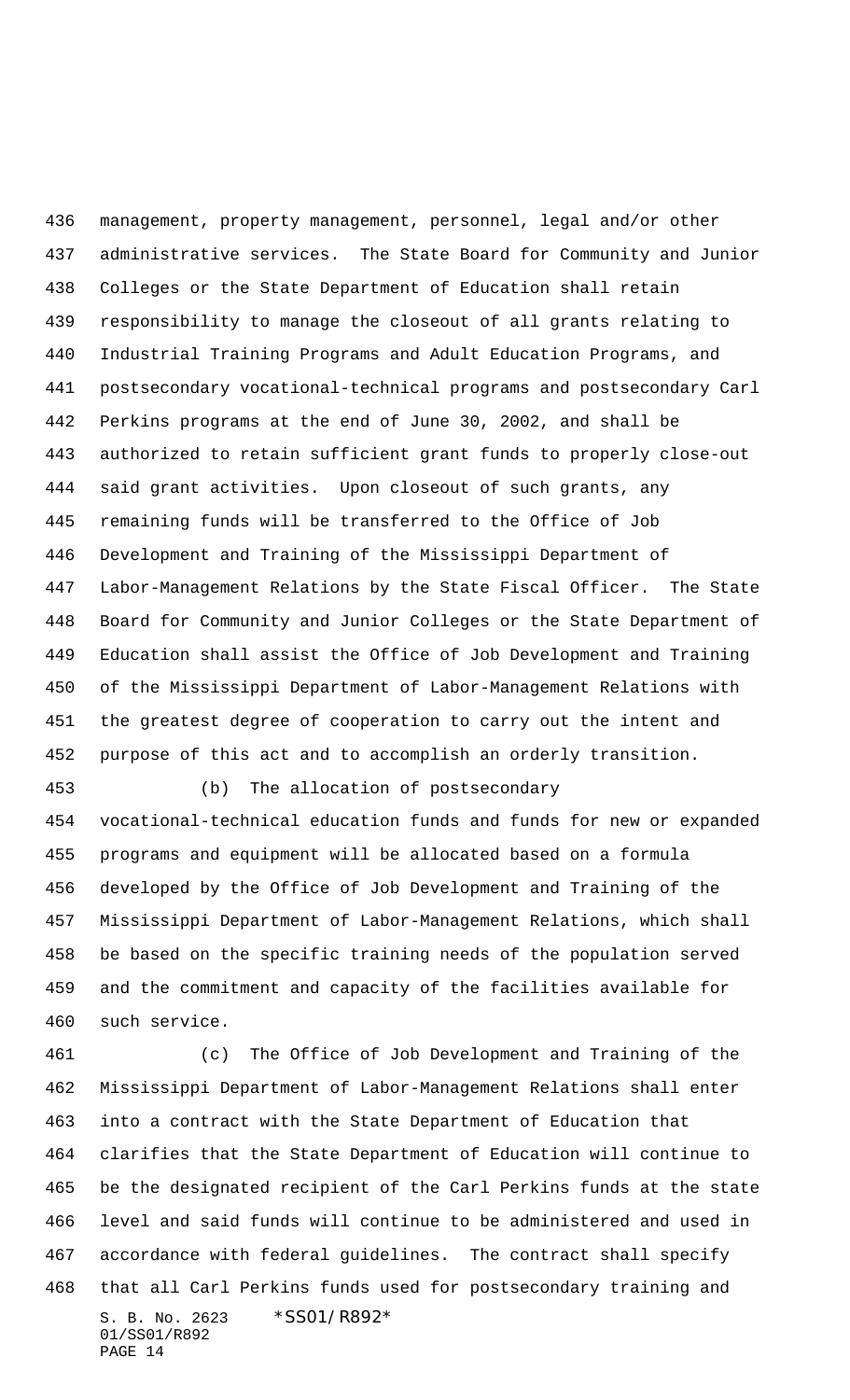other purposes will be transferred to the Office of Job Development and Training of the Mississippi Department of Labor-Management Relations and that the Office of Job Development and Training of the Mississippi Department of Labor-Management Relations shall have the responsibility and authority to direct and oversee such programs as may be financed with such funds.

S. B. No. 2623 \*SS01/R892\* 01/SS01/R892 PAGE 15 (5) All powers, duties and functions of the Mississippi Department of Economic and Community Development that are being exercised or performed on June 30, 2001, and any state level adult education and training funds made available by any successor program to JTPA, including the Workforce Investment Act of 1998, utilizing funds from all sources for adult education and training, either directly or indirectly, are hereby transferred to the Office of Job Development and Training of the Mississippi Department of Labor-Management Relations on July 1, 2002. The programs and funds to be transferred shall include all Job Training Partnership Act (JTPA) funds, State Occupational Information and Coordinating Committee (SOICC) funds, and any other Comprehensive Employment and Training Act of 1973 federally funded support program funds presently administered by the Mississippi Department of Economic and Community Development and subcontracted to the Mississippi Employment Security Commission. All records, property and contractual rights and obligations of, and unexpended balances of appropriations and any other allocations to, the Mississippi Department of Economic and Community Development that relate to the powers, duties and functions exercised or performed for such programs on June 30, 2001, shall be transferred to the Office of Job Development and Training of the Mississippi Department of Labor-Management Relations on or before July 1, 2002. The State Fiscal Officer shall transfer to the Office of Job Development and Training of the Mississippi Department of Labor-Management Relations all funds that are allocated to the Mississippi Department of Economic and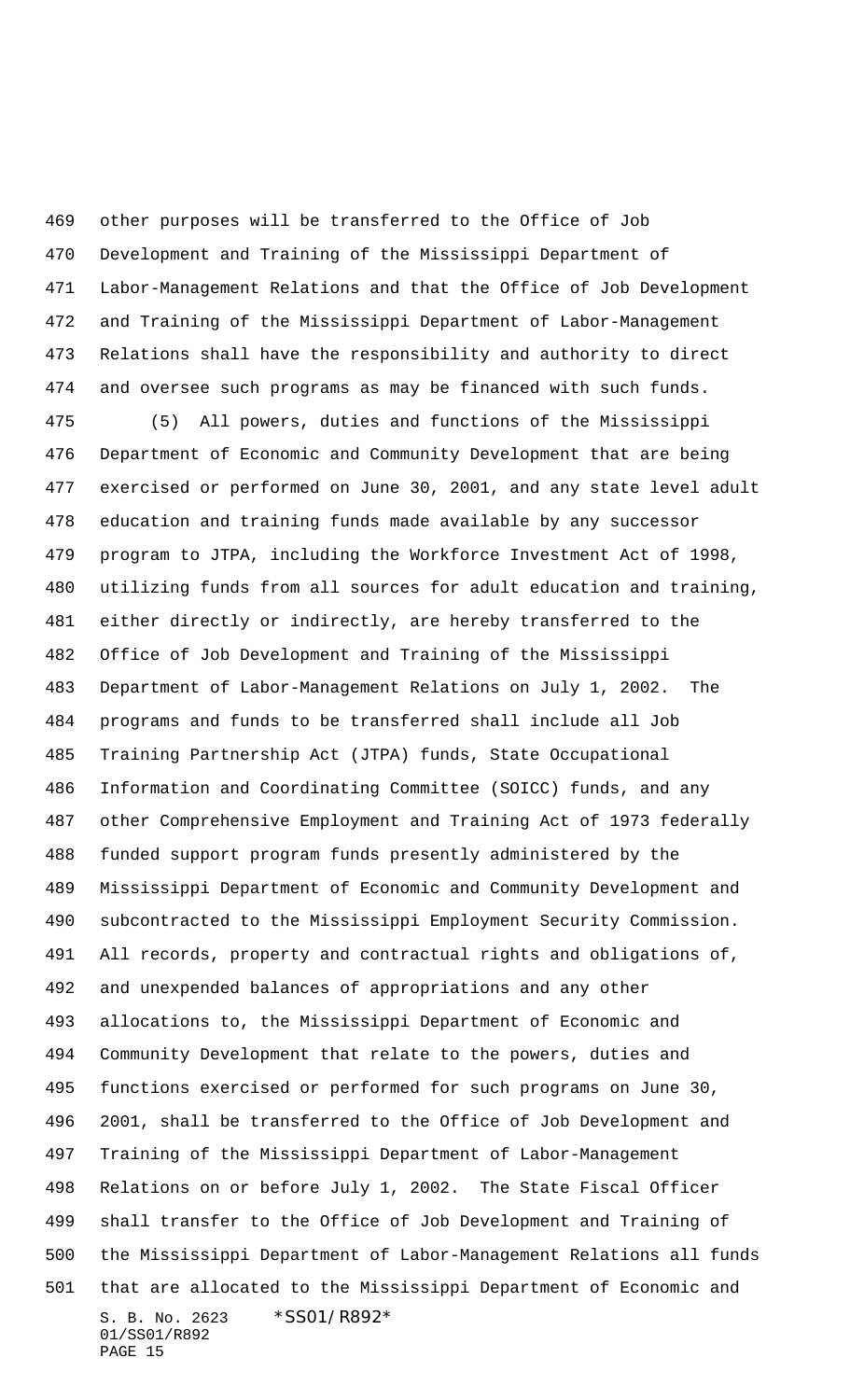Community Development for such programs and such funds shall be used by the Office of Job Development and Training of the Mississippi Department of Labor-Management Relations under the same terms and conditions as specified for those funds in the applicable appropriation bill.

S. B. No. 2623 \*SS01/R892\* 01/SS01/R892 PAGE 16 Sufficient staff shall be transferred from the agencies that will, by virtue of this act have a reduction in training and educational responsibilities, to the Office of Job Development and Training of the Mississippi Department of Labor-Management Relations to assure that those transferred responsibilities shall be properly managed and administered. Determinations as to which jobs shall be transferred shall be made by agreement between the Executive Director of the Office of Job Development and Training of the Mississippi Department of Labor-Management Relations and the chief executive of the affected transferring agencies utilizing information provided by the Legislative Budget Office necessary for the determination of personnel needs and costs of supportive services. In the event that an agreement cannot be reached between the parties, reassignments shall be created by the Legislature through the agencies' appropriation bills. Authorized transition activities may include, but not be limited to, the enhancement of the Office of Job Development and Training of the Mississippi Department of Labor-Management Relations to manage the additional federal and state funds, budgeting, accounting, grant management, property management, personnel, legal and/or other administrative services. The Mississippi Department of Economic and Community Development shall retain responsibility to manage the closeout of all grants relating to such programs until the end of June 30, 2003, and shall be authorized to retain sufficient grant funds to properly close out said grant activities. Upon closeout of such grants, any remaining funds will be transferred to the Office of Job Development and Training of the Mississippi Department of Labor-Management Relations by the State Fiscal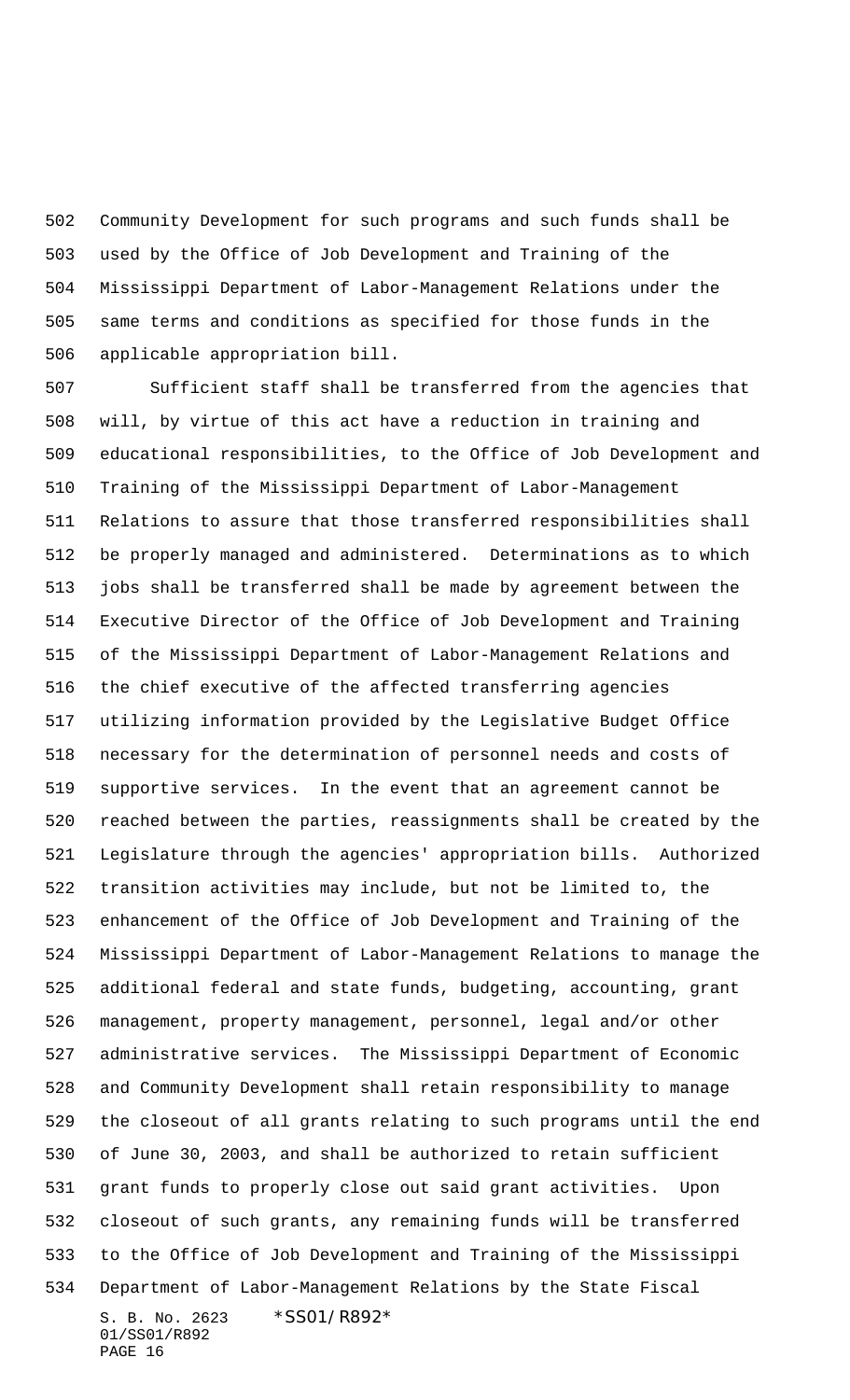Officer. The Mississippi Department of Economic and Community Development shall assist the Office of Job Development and Training of the Mississippi Department of Labor-Management Relations with the greatest degree of cooperation to carry out the intent and purpose of this act and to accomplish an orderly transition.

S. B. No. 2623 \*SS01/R892\* 01/SS01/R892 (6) All powers, duties and functions of the Department of Human Services that are being exercised or performed on June 30, 2001, utilizing funds from all sources for training recipients and clients of the Temporary Assistance for Needy Families program (TANF), either directly or indirectly, are hereby transferred to the Office of Job Development and Training of the Mississippi Department of Labor-Management Relations on July 1, 2002. All records, property and contractual rights and obligations of, and unexpended balances of appropriations and any other allocations to, the Department of Human Services that relate to the powers, duties and functions exercised or performed for such programs on June 30, 2001, shall be transferred to the Office of Job Development and Training of the Mississippi Department of Labor-Management Relations on or before July 1, 2002. The State Fiscal Officer shall transfer to the Office of Job Development and Training of the Mississippi Department of Labor-Management Relations all funds that are allocated to the Department of Human Services for such programs and such funds shall be used by the Office of Job Development and Training of the Mississippi Department of Labor-Management Relations under the same terms and conditions as specified for those funds in the applicable appropriation bill. Sufficient staff shall be transferred from the agencies that will, by virtue of this act have a reduction in training and educational responsibilities, to the Office of Job Development and Training of the Mississippi Department of Labor-Management Relations to assure that those transferred responsibilities shall be properly managed and administered.

```
PAGE 17
```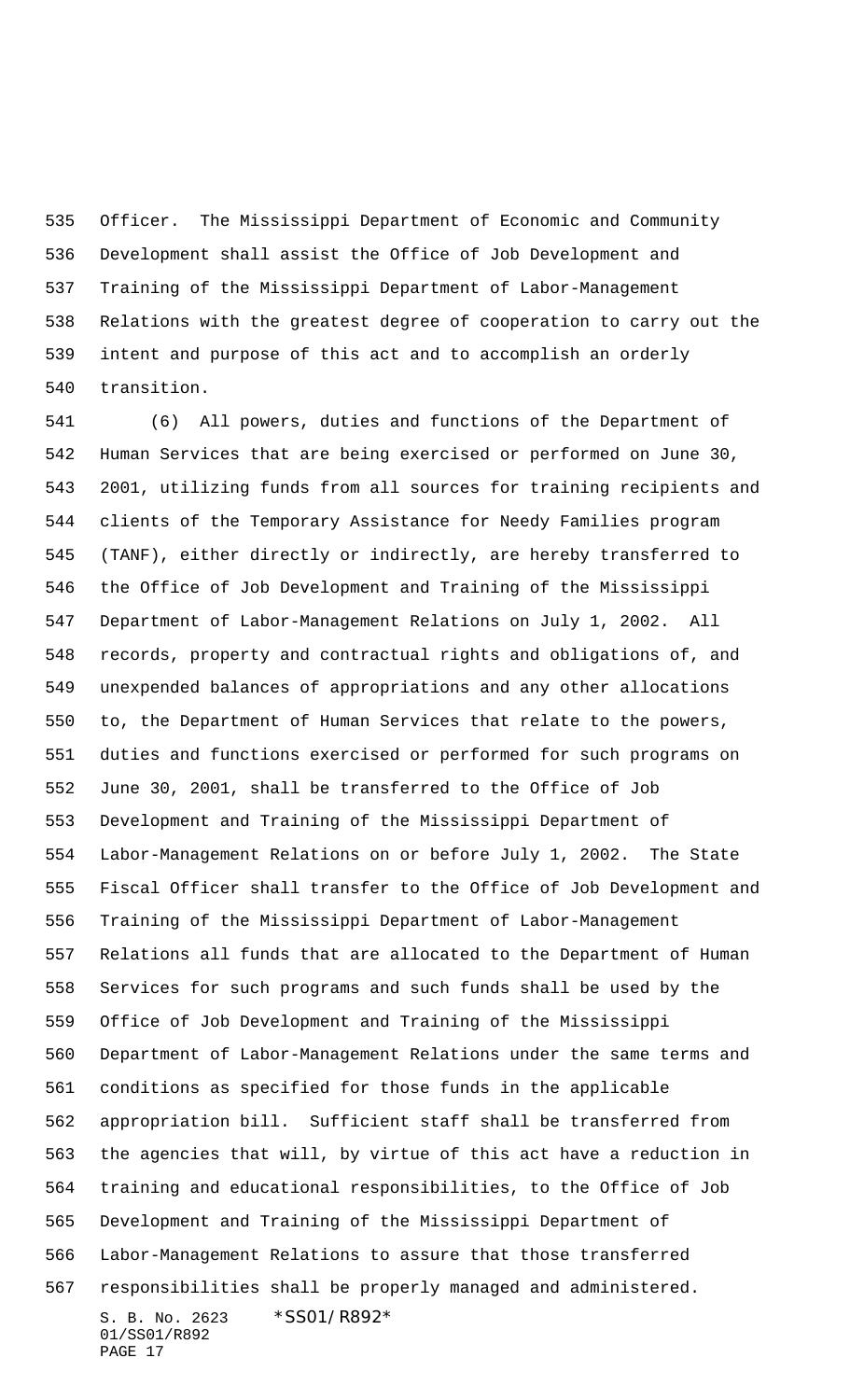Determinations as to which jobs shall be transferred shall be made by agreement between the Executive Director of the Office of Job Development and Training of the Mississippi Department of Labor-Management Relations and the chief executive of the affected transferring agencies utilizing information provided by the Legislative Budget Office necessary for the determination of personnel needs and costs of supportive services. In the event that an agreement cannot be reached between the parties, reassignments shall be created by the Legislature through the agencies' appropriation bills. Authorized transition activities may include, but not be limited to, the enhancement of the Office of Job Development and Training of the Mississippi Department of Labor-Management Relations to manage the additional federal and state funds, budgeting, accounting, grant management, property management, personnel, legal and or other administrative services. The Department of Human Services shall retain responsibility to manage the closeout of all grants relating to such programs at the end of June 30, 2002, and shall be authorized to retain sufficient grant funds to properly close out said grant activities. Upon closeout of such grants, any remaining funds will be transferred to the Office of Job Development and Training of the Mississippi Department of Labor-Management Relations by the State Fiscal Officer. Identification, eligibility, certification, enrollment, follow-up, performance standards and sanction liabilities of the TANF clients will remain the sole responsibility of the Department of Human Services. The Department of Human Services shall assist the Office of Job Development and Training of the Mississippi Department of Labor-Management Relations with the greatest degree of cooperation to carry out the intent and purpose of this act and to accomplish an orderly transition.

S. B. No. 2623 \*SS01/R892\* (7) The Office of Job Development and Training of the Mississippi Department of Labor-Management Relations shall set aside from its annual appropriation from the Legislature

01/SS01/R892 PAGE 18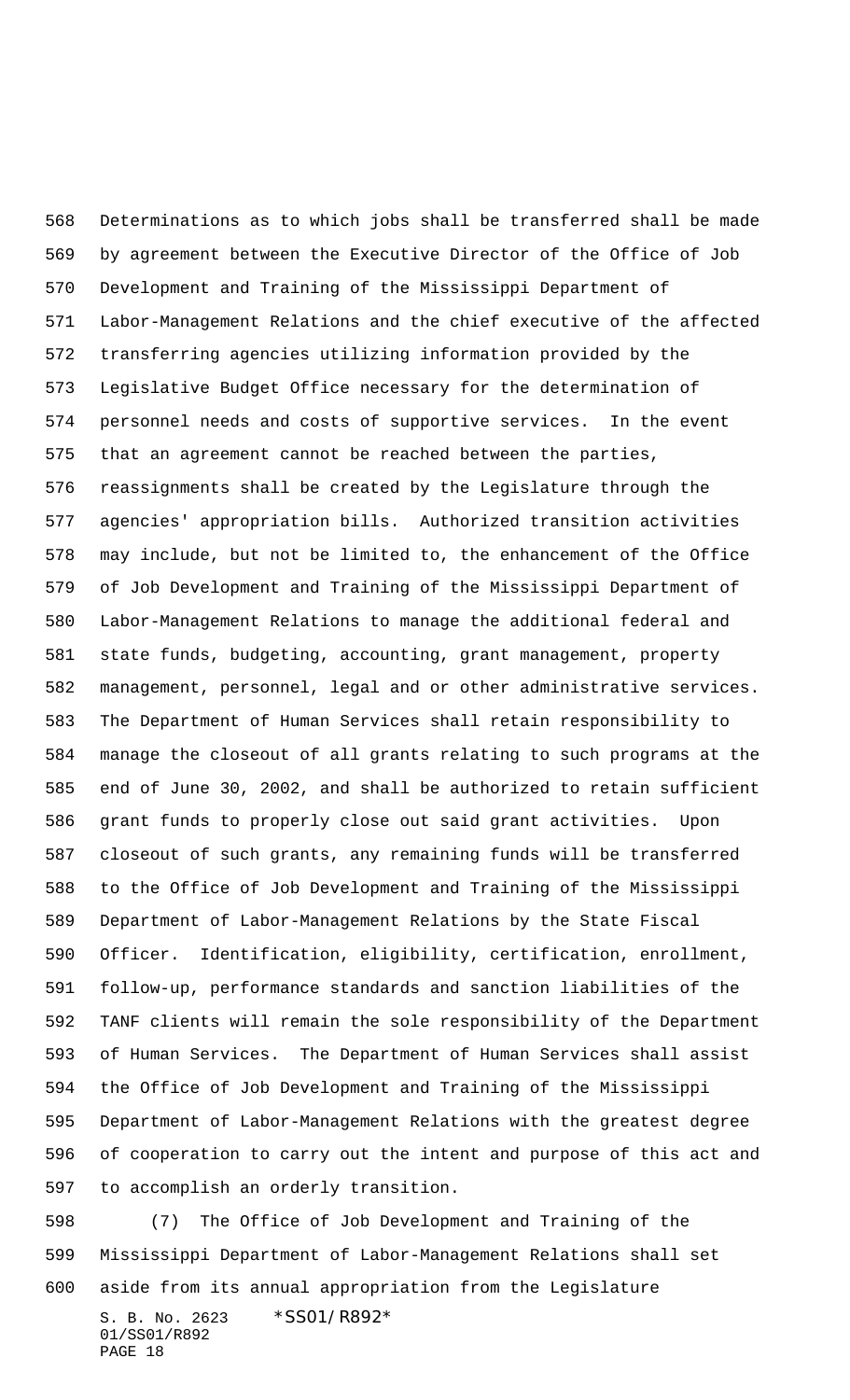"incentive funds" to be used exclusively by the Executive Director of the Department of Economic and Community Development, at his discretion, for the purpose of bringing additional economic development activity to the state which includes, but is not limited to, strengthening the environment within our communities for entrepreneurial growth, retaining and creating jobs, and fostering an expanding and globally competitive economy. The Department of Economic and Community Development, in conjunction with the Office of Job Development and Training of the Mississippi Department of Labor-Management Relations, shall develop a memorandum which authorizes the Executive Director of the Department of Economic and Community Development to commit said "incentive funds" and provide for use of funds, including, but not limited to, how funds will be expended, for what purpose, and time frame for use, subject to approval by the Legislature. If "incentive funds" set aside for exclusive use by the Executive Director of the Department of Economic and Community Development are not expended for stated purposes by March 30 of each funding period, said monies will revert back to the annual appropriation funds of the Office of Job Development and Training of the Mississippi Department of Labor-Management Relations to be allocated for projects by the end of June 30 with "carryover" authority to the next funding year granted to the Office of Job Development and Training of the Mississippi Department of Labor-Management Relations for funds not expended. The Office of Job Development and Training of the Mississippi Department of Labor-Management Relations will set accountability guidelines for use of such incentive funds.

 SECTION 12. The following provision shall be codified as Section 37-4-17, Mississippi Code of 1972:

S. B. No. 2623 \*SS01/R892\* 01/SS01/R892 PAGE 19 37-4-17. (1) The Legislature shall appropriate to the Office of Job Development and Training of the Mississippi Department of Labor-Management Relations those state funds to be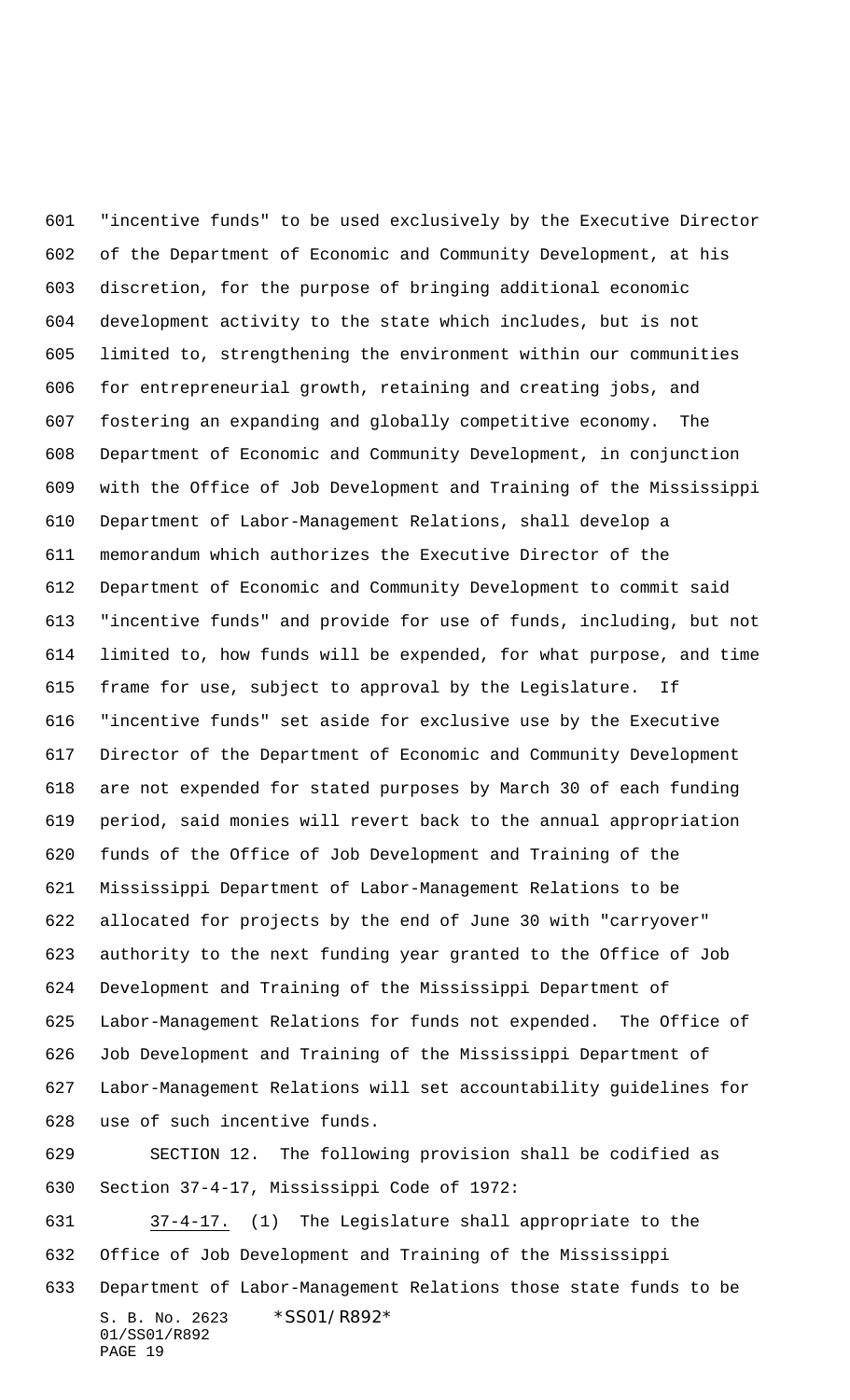expended for postsecondary vocational-technical education. The Office of Job Development and Training of the Mississippi Department of Labor-Management Relations shall set standards for, approve and expend funds for all postsecondary vocational and technical education programs. The Executive Director of the Office of Job Development and Training of the Mississippi Department of Labor-Management Relations shall be responsible to the state board for the proper administration of the programs of postsecondary vocation and technical education in conformity with the policies adopted by the Office of Job Development and Training of the Mississippi Department of Labor-Management Relations and shall be responsible for appointing any necessary employees to assist in carrying out said programs.

 (2) The Office of Job Development and Training of the Mississippi Department of Labor-Management Relations shall be the Division of Job Development and Training and shall retain all powers and duties granted by law to the Division of Job Development and Training and wherever the term "Division of Job Development and Training" shall appear in any law it shall mean the Office of Job Development and Training of the Mississippi Department of Labor-Management Relations. The Executive Director of the Office of Job Development and Training of the Mississippi Department of Labor-Management Relations may assign to appropriate divisions powers and duties as deemed appropriate to carry out the lawful functions of the department.

S. B. No. 2623 \*SS01/R892\* 01/SS01/R892 PAGE 20 (3) The Office of Job Development and Training of the Mississippi Department of Labor-Management Relations is hereby designated as the sole administrator of all programs for which the state is the prime sponsor under the Comprehensive Employment and Training Act of 1973, as amended (29 USCA 801 et seq.), and the regulations promulgated thereunder, and is hereby authorized to take all necessary action to secure to this state the benefits of such legislation. The Office of Job Development and Training of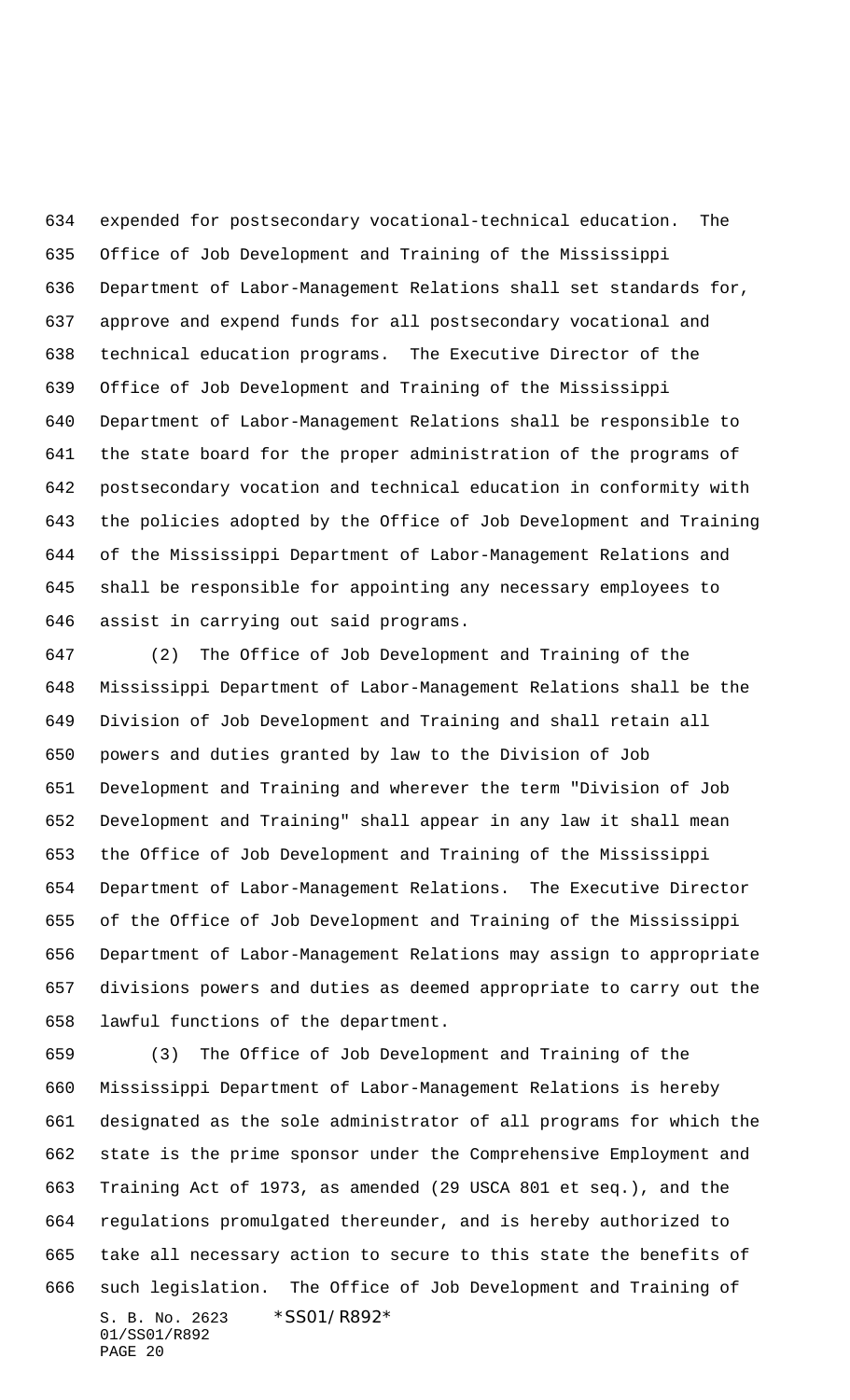the Mississippi Department of Labor-Management Relations is empowered to receive and disburse funds for such programs which become available to it from any source.

 (4) The Office of Job Development and Training of the Mississippi Department of Labor-Management Relations is hereby authorized to cooperate with or enter into agreements with any agency, official, educational institution or political subdivision of this state, any agency or official of the government of the United States of America, or any private person, firm, partnership or corporation in order to carry out the provisions of this section.

 (5) The Office of Job Development and Training of the Mississippi Department of Labor-Management Relations is authorized to promulgate such rules and regulations as may be necessary to carry out the provisions of this section.

 (6) To the maximum extent practicable, all programs embracing an institutional training component shall be coordinated with and complementary to the existing state public educational systems and shall not be duplicative or competitive in nature to such systems.

 (7) The Office of Job Development and Training of the Mississippi Department of Labor-Management Relations, the State Department of Education, the board of trustees of any junior college district, the board of trustees of any school district, the Mississippi Employment Security Commission, and the Division of Job Development and Training, Office of the Governor, shall cooperate in carrying out the provisions of this act.

 SECTION 13. Section 37-3-25, Mississippi Code of 1972, is amended as follows:

S. B. No. 2623 \*SS01/R892\* 01/SS01/R892 PAGE 21 37-3-25. (1) The Director of the Division of Vocational and Technical Education of the State Department of Education who shall be an associate state superintendent of education shall be appointed by the State Superintendent of Public Education. The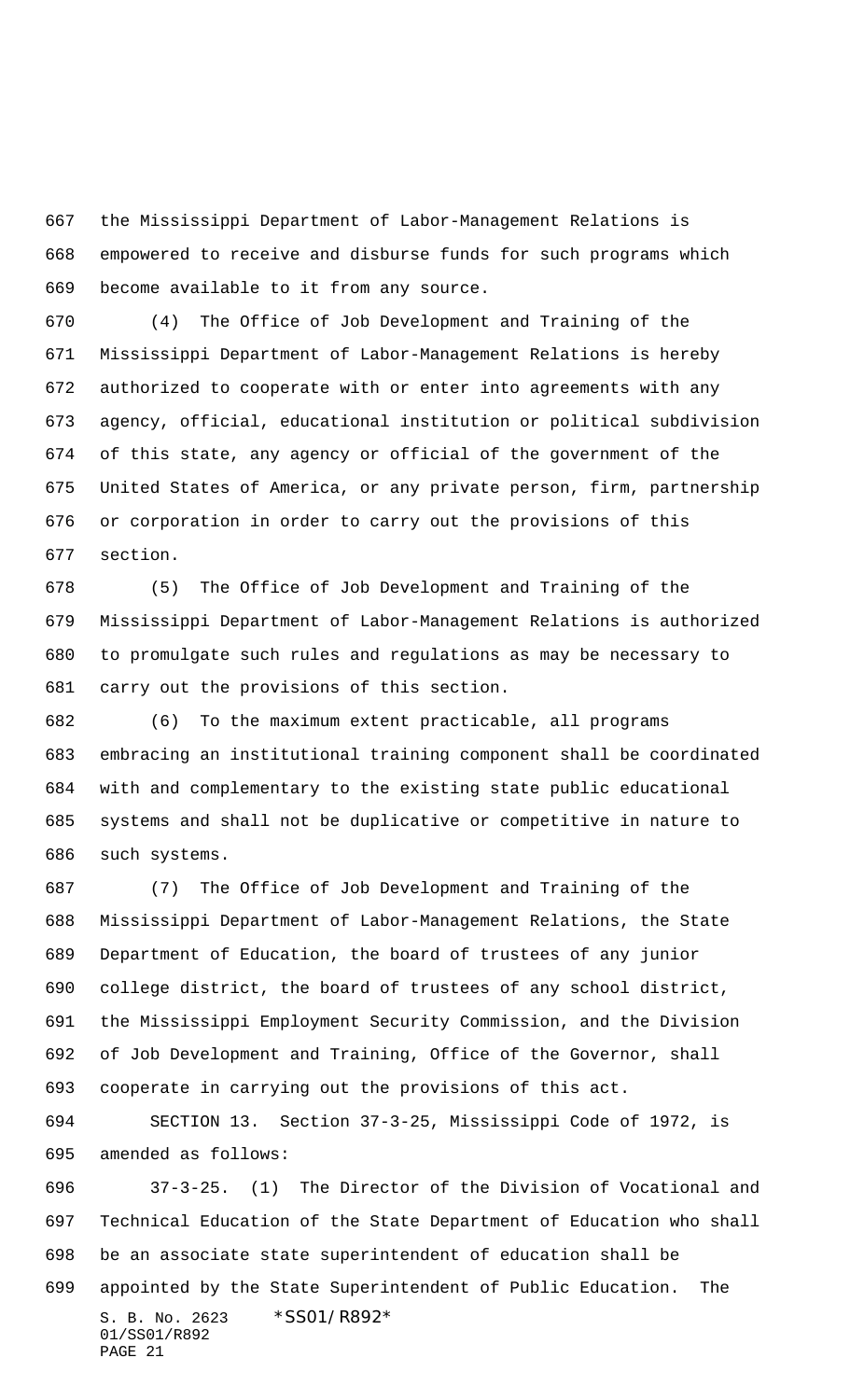director's salary shall be set by the State Board of Education subject to the approval of the State Personnel Board. His salary, compensation, travel expenses or other expenses shall be provided for out of any funds made available for such purpose by the Legislature, the federal government, or other gifts or grants. The director shall be responsible to the State Superintendent of Public Education for the proper administration of the programs of primary and secondary vocational and technical education in conformity with the policies adopted by the State Board of Education and shall be responsible for appointing any necessary supervisors, assistants, and employees to assist in carrying out the programs of primary and secondary vocational and technical education. The director shall have the authority to employ, compensate, terminate, promote, demote, transfer or reprimand employees of the division. The salary and compensation of such employees shall be subject to the rules and regulations adopted and promulgated by the State Personnel Board as created under Section 25-9-101 et seq.

 (2) The Director of the Division of Vocational and Technical Education, subject to the approval of the State Board of Education, shall have charge of and be responsible for primary and secondary vocational and technical education training in:

(a) Agriculture;

| 723 | (b)                                       | Occupational and consumer home economics; |
|-----|-------------------------------------------|-------------------------------------------|
| 724 | (c)                                       | Consumer and homemaking education;        |
| 725 | (d)                                       | Trades and industry;                      |
| 726 |                                           | (e) Distributive education;               |
| 727 | (f)                                       | Secondary adult education;                |
| 728 | (q)                                       | Teacher training and supervision;         |
| 729 | (h)                                       | Business and office;                      |
| 730 | (i)                                       | Health;                                   |
| 731 | (j)                                       | Industrial arts;                          |
| 732 | (k)                                       | Guidance services;                        |
|     | S. B. No. 2623<br>01/SS01/R892<br>PAGE 22 | *SS01/R892*                               |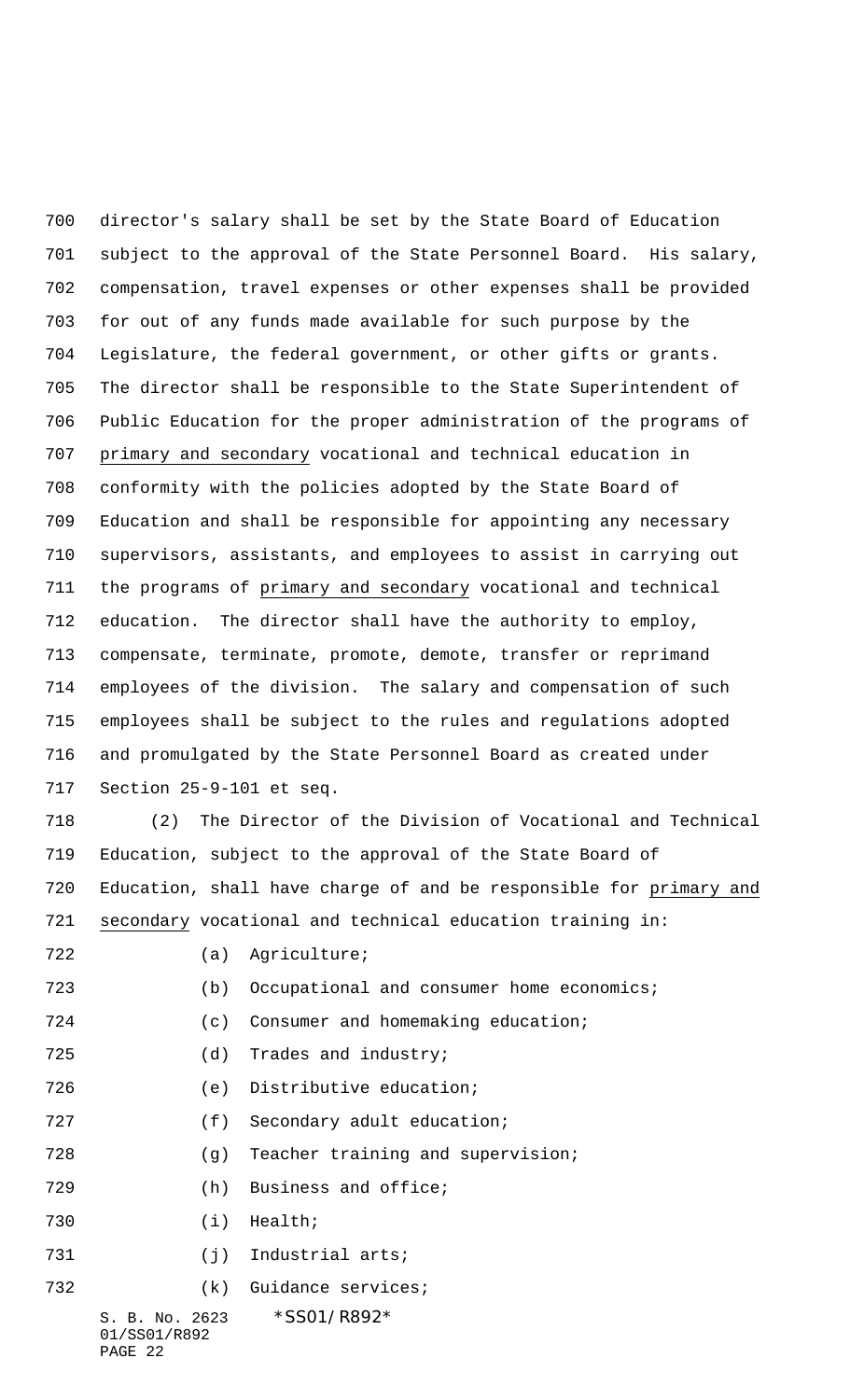733 (1) Technical education; (m) Cooperative education; and (n) All other specialized primary and secondary training **\* \* \***. SECTION 14. Section 37-31-205, Mississippi Code of 1972, is amended as follows: 37-31-205. (1) The State Board of Education shall have the authority to: 741 (a) Expend funds received either by appropriation or directly from federal or private sources; 743 (b) Channel funds to secondary schools, community and junior colleges and regional vocational-technical facilities according to priorities set by the board; 746 (c) Allocate funds on an annual budgetary basis; 747 (d) Set standards for and approve all primary and secondary vocational and technical education programs in the public school system **\* \* \*** or other agencies or institutions which receive state funds and federal funds for such purposes, including, but not limited to, the following primary and secondary vocational and technical education programs: agriculture, trade and industry, occupational home economics, consumer and homemaking education, distributive education, business and office, health, industrial arts, guidance services, technical education, cooperative education **\* \* \***, all other specialized primary and secondary training **\* \* \***. The State Board of Education shall authorize local schools boards, within such school board's discretion, to offer distributive education as a one-hour or two-hour block course. There shall be no reduction of reimbursements from state funding for distributive education due to the selection of either the one-hour or two-hour course offering; (e) Set and publish licensure standards for primary and

S. B. No. 2623 \*SS01/R892\* 01/SS01/R892 PAGE 23 secondary vocational and technical education personnel. The State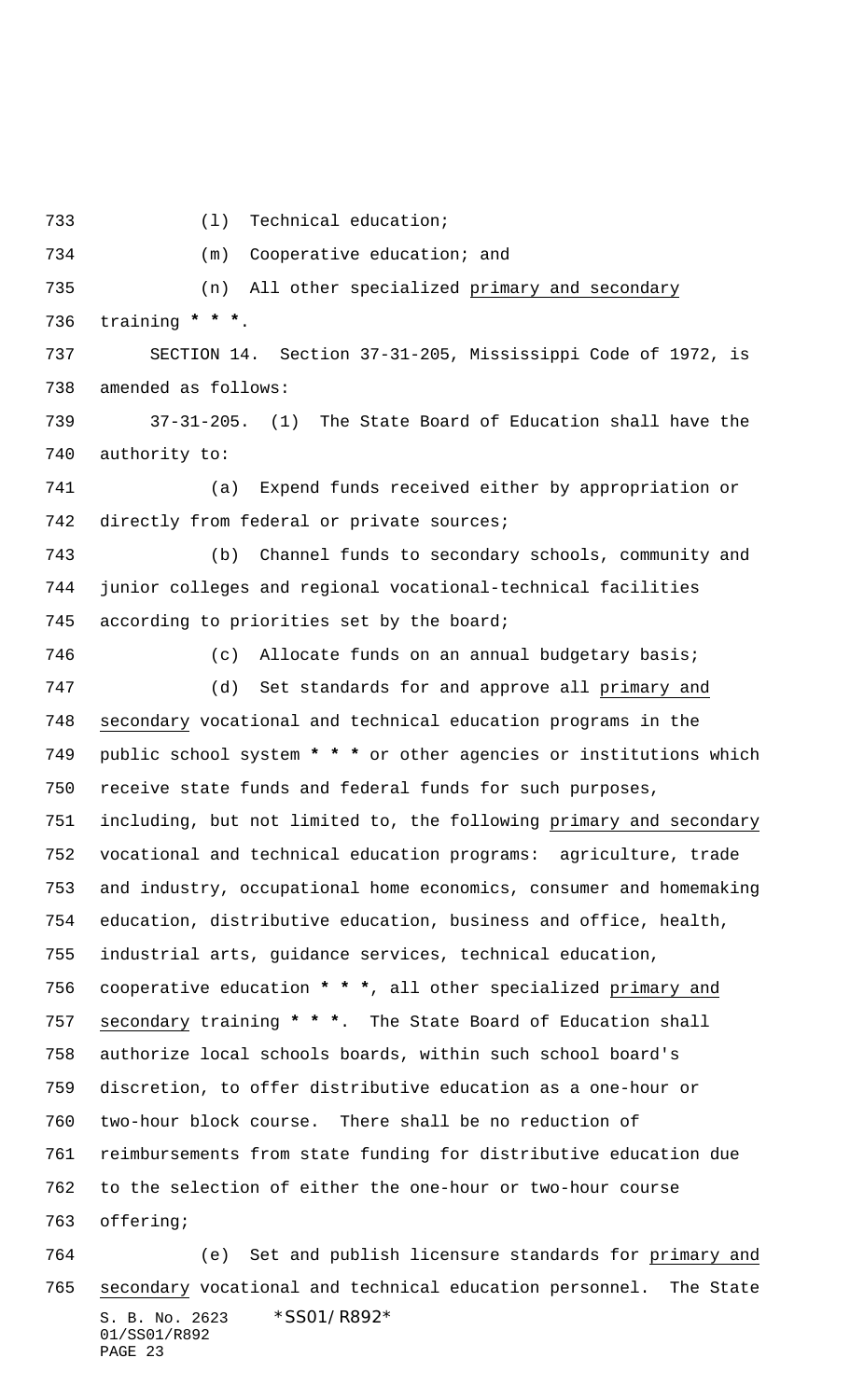Board of Education shall recognize a vocational and technical education teacher's work when school is not in session which is in the teacher's particular field of instruction as a means for the teacher to fulfill the requirements for renewal of the teacher's license. The board shall establish, by rules and regulations, the documentation of such work which must be submitted to the board and the number of actual working hours required to fulfill renewal requirements. If a vocational and technical education teacher who does not have a bachelor's degree takes classes in fulfillment of licensure renewal requirements, such classes must be in 776 furtherance of a bachelor's degree;

 (f) Require data and information on program performance 778 from those programs receiving state funds;

(g) Expend funds to expand career information;

 (h) Supervise and maintain the division of vocational and technical education and to utilize to the greatest extent possible said division as the administrative unit of the board responsible for coordinating programs and services with local institutions;

 (i) Promulgate such rules and regulations necessary to carry out the provisions of this chapter in accordance with Section 25-43-1 et seq.;

 (j) Set standards and approve all primary and secondary vocational and technical education equipment and facilities purchased and/or leased with state and federal vocational funds;

 (k) Encourage provisions for lifelong learning and changing personal career preferences and advancement of vocational and technical education students through articulated programs between high schools and community and junior colleges; (l) Encourage the establishment of new linkages with

 business and industry which will provide for a better understanding of essential labor market concepts;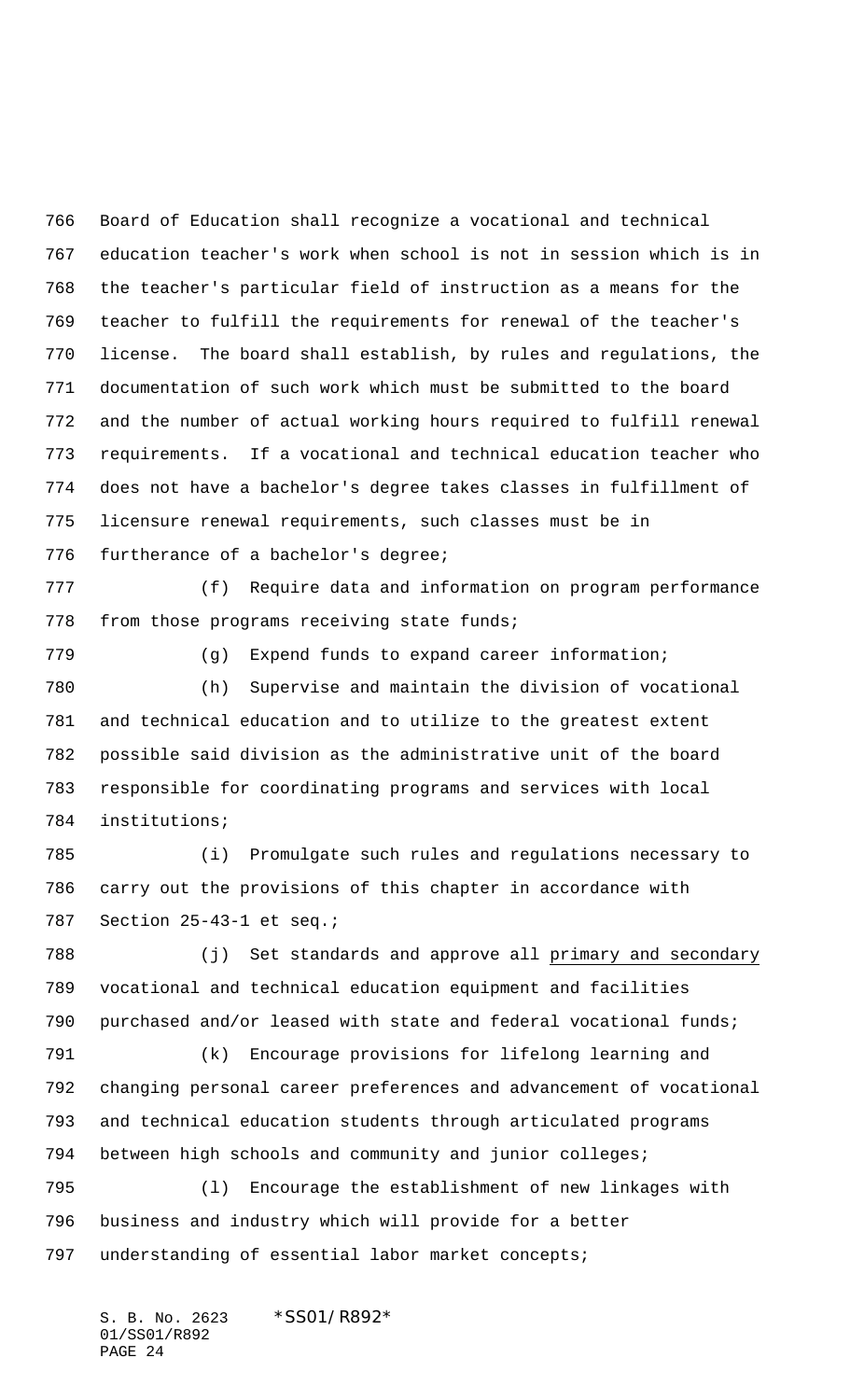(m) Periodically review the funding and reporting processes required of local school districts by the board or division with the aim of simplifying or eliminating inefficient 801 practices and procedures; and

 (n) Assist in the development of high technology programs and resource centers to support current and projected industrial needs.

 **\* \* \***

 (2) The Office of Job Development and Training of the Mississippi Department of Labor-Management Relations shall set 808 standards for, approve and expend funds for all postsecondary vocational and technical education programs. **\* \* \***

 (3) The State Board of Education and the State Board for Community and Junior Colleges may provide that beginning with the 1995-1996 school year, every vocational and technical education course or program in Mississippi may integrate academic and vocational-technical education through coherent sequences of courses, so that students in such programs achieve both academic and occupational competencies. The boards may expend federal funds available from the 1990 Perkins Act, or other available federal funds, for the alignment of vocational-technical programs with academic programs through the accreditation process and the teacher licensure process.

 SECTION 15. Section 37-31-207, Mississippi Code of 1972, is amended as follows:

 37-31-207. The State Board of Education shall have the following duties:

 (a) To seek the best available projections of 826 employment and occupations for Mississippians;

 (b) To utilize these projections and other considerations to set primary and secondary vocational and technical education priorities;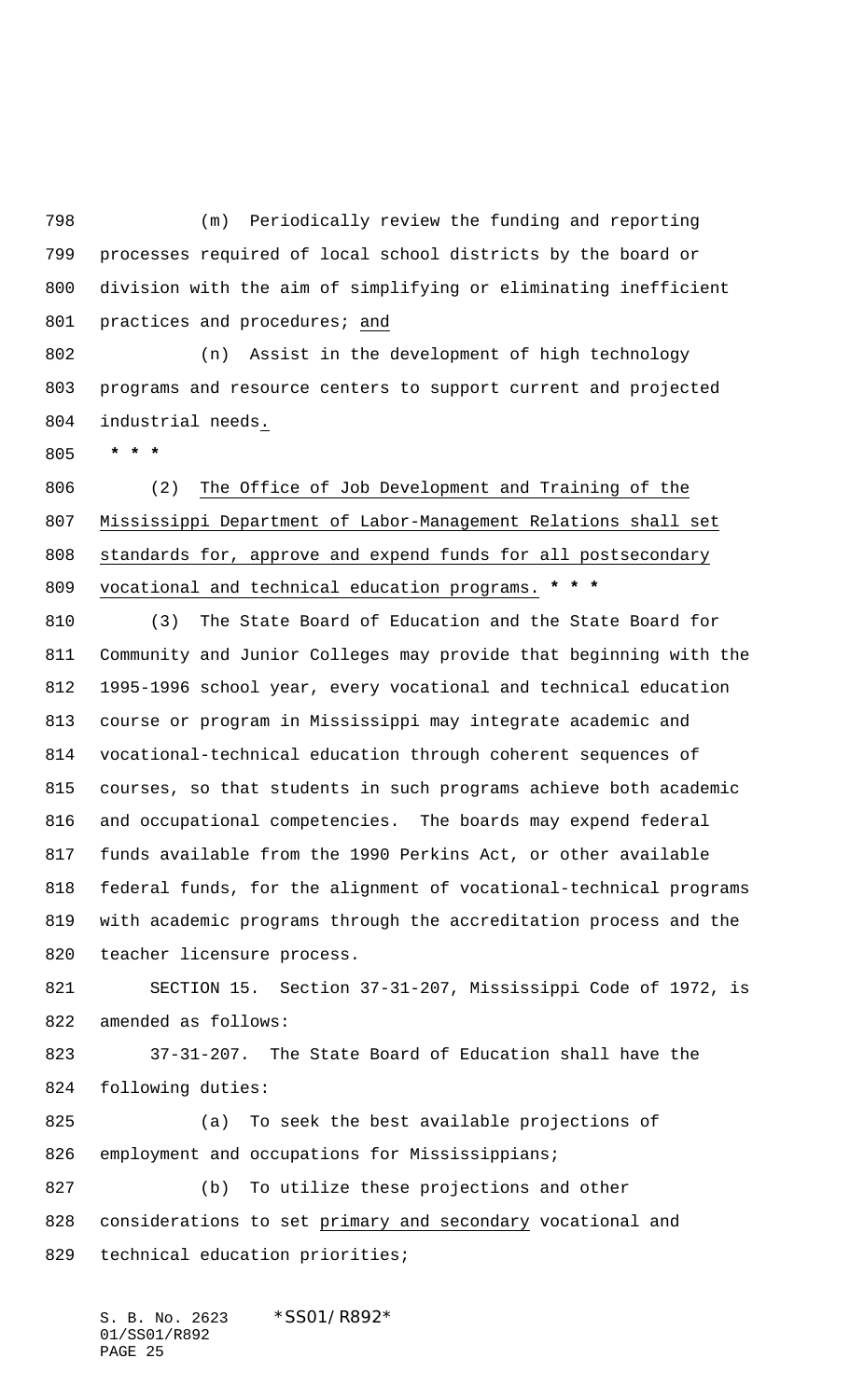(c) To utilize the services of all state agencies 831 having information regarding the purposes of this chapter; (d) To cooperate with the State Board for Community and Junior Colleges to prevent duplication and provide continuity of 834 employment and training services;

 (e) To conduct evaluations of the success or failure of primary and secondary vocational-technical programs, including the extent to which training actually leads to jobs in the field in 838 which the student was trained;

 (f) Obtain and publish data and information on program 840 performance from those primary and secondary vocational-technical 841 programs receiving state funds; and

 (g) To notify local school districts **\* \* \*** prior to March 1 annually of any discontinuation of ongoing vocational programs which would affect the renewing of contracts with vocational personnel.

 SECTION 16. Section 37-31-209, Mississippi Code of 1972, is amended as follows:

 37-31-209. (1) Any advisory council, other than the special management advisory board, serving the board shall include five (5) members who are presidents of public community/junior colleges located in the State of Mississippi, and three (3) members who are superintendents of education of a countywide, municipal separate or consolidated school district.

 (2) In addition to any other requirements of law, it is made the duty of the advisory council and it is hereby granted the authority to:

 (a) Advise the State Board of Education in the development of comprehensive policies and programs for the improvement of primary and secondary vocational-technical 860 education in the state;

S. B. No. 2623 \*SS01/R892\* 01/SS01/R892 PAGE 26 (b) Assist in the formulation of rules, regulations and 862 standards relating to primary and secondary vocational-technical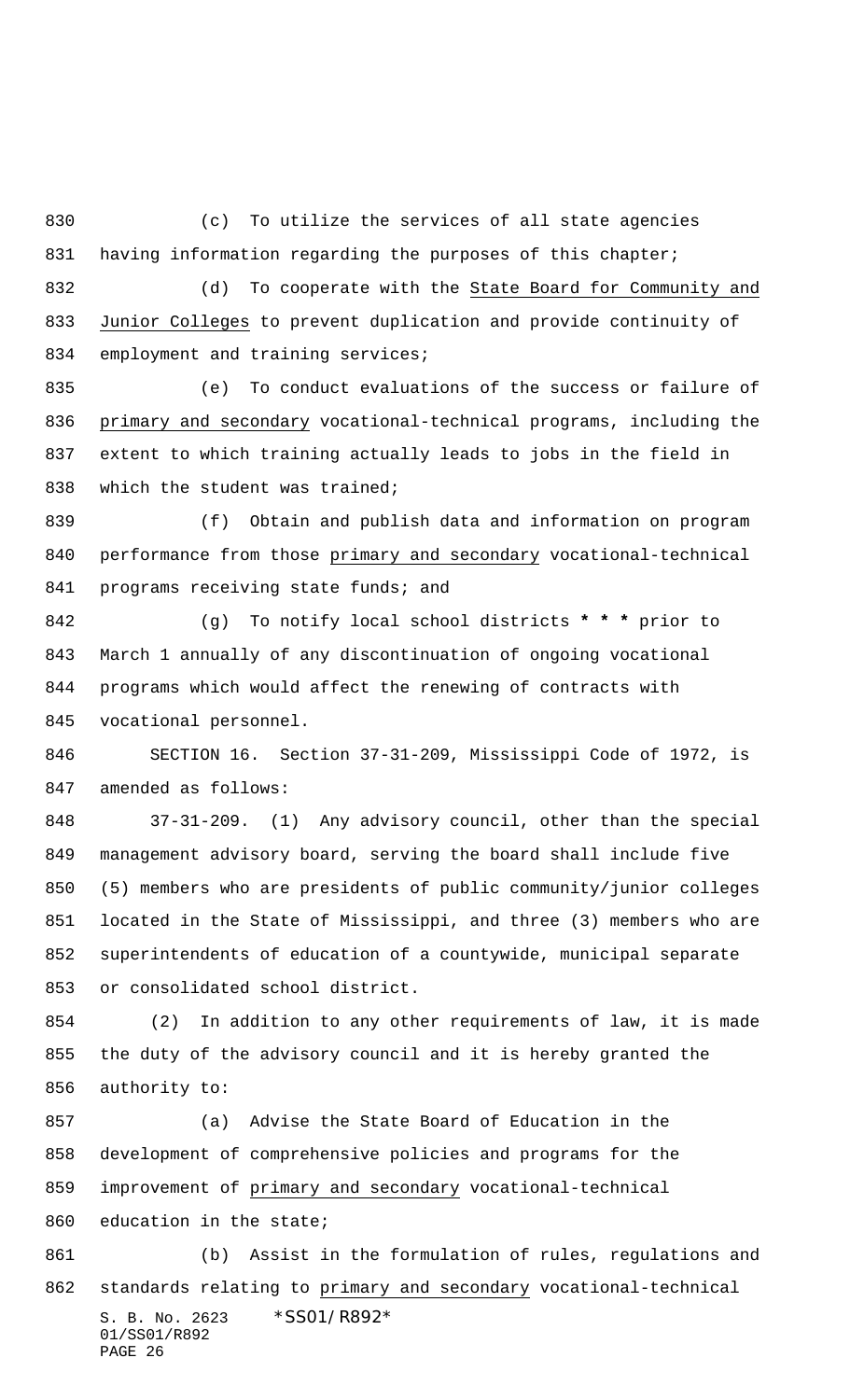education programs by submitting written recommendations prior to 864 their adoption and promulgation by the board; and

 (c) Assist in the promotion of public understanding of the purposes, policies and practices regarding primary and secondary vocational-technical education in this state.

 (3) The additional members of the advisory council may meet with the board in a nonvoting capacity at regular meetings of the board when the board is not in executive session.

 (4) The additional members required by this section shall be reimbursed for their expenses in the same manner and from the same source as other members.

 SECTION 17. Section 37-31-211, Mississippi Code of 1972, is amended as follows:

 37-31-211. (1) The Legislature shall appropriate to the State Board of Education those state funds to be expended by the board through the Division of Vocational and Technical Education of the State Department of Education for primary and secondary vocational-technical education.

 (2) The Legislature shall appropriate to the Office of Job Development and Training of the Mississippi Department of Labor-Management Relations those state funds to be expended for

postsecondary vocational-technical education.

 SECTION 18. Section 57-1-56, Mississippi Code of 1972, is amended as follows:

 57-1-56. The Occupational Information Coordinating Committee shall be located within the Office of Job Development and Training of the Mississippi Department of Labor-Management Relations and shall develop and implement an occupational information system for

vocational education, employment and training programs.

 SECTION 19. Section 57-61-42, Mississippi Code of 1972, is amended as follows:

S. B. No. 2623 \*SS01/R892\* 01/SS01/R892 PAGE 27 57-61-42. (1) Notwithstanding any provision of this chapter 895 to the contrary, the Office of Job Development and Training of the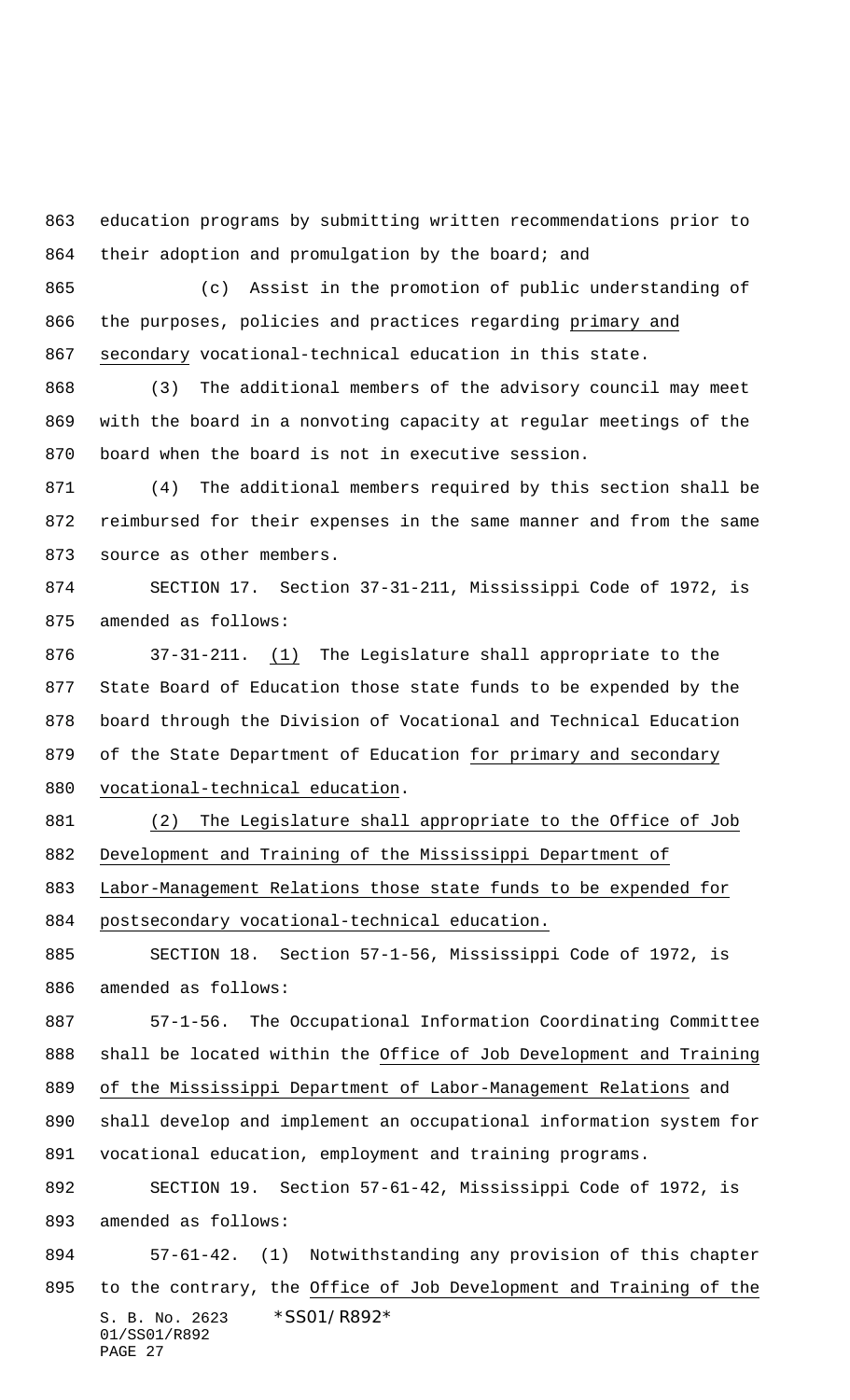Mississippi Department of Labor-Management Relations shall utilize not more than Three Million Five Hundred Thousand Dollars (\$3,500,000.00) out of the proceeds of bonds issued in this chapter to provide funds for a job recruitment, training, development, counseling, motivation and referral services program for less developed counties of this state. The services provided under this program shall include, but not be limited to, the following: 904 (a) Recruitment for available positions; 905 (b) Job orientation; (c) Job related counseling; 907 (d) Motivational services; 908 (e) Tutoring of job applicants when appropriate; 909 (f) Training;

- 910 (g) Job placement;
- 911 (h) Follow-up services to ensure successful employment;
- 
- (i) Referrals to social services where appropriate.

913 (2) The Office of Job Development and Training of the

 Mississippi Department of Labor-Management Relations may contract with a public or private entity to administer the program authorized in subsection (1) of this section.

 (3) The primary focus of such program shall be to meet the State of Mississippi's work requirements under the Temporary Assistance to Needy Families ("TANF") Program, but the program may also be used for other purposes that meet the criteria of this section.

S. B. No. 2623 \* SS01/R892\* 01/SS01/R892 PAGE 28 (4) As used in this section the term "less developed counties" means the twenty-eight (28) counties in this state ranked and designated annually by the State Tax Commission as having the highest unemployment rate for the most recent thirty-six-month period. The State Tax Commission shall make such ranking and designation annually by December 31, using the most 928 current data available from the University Research Center,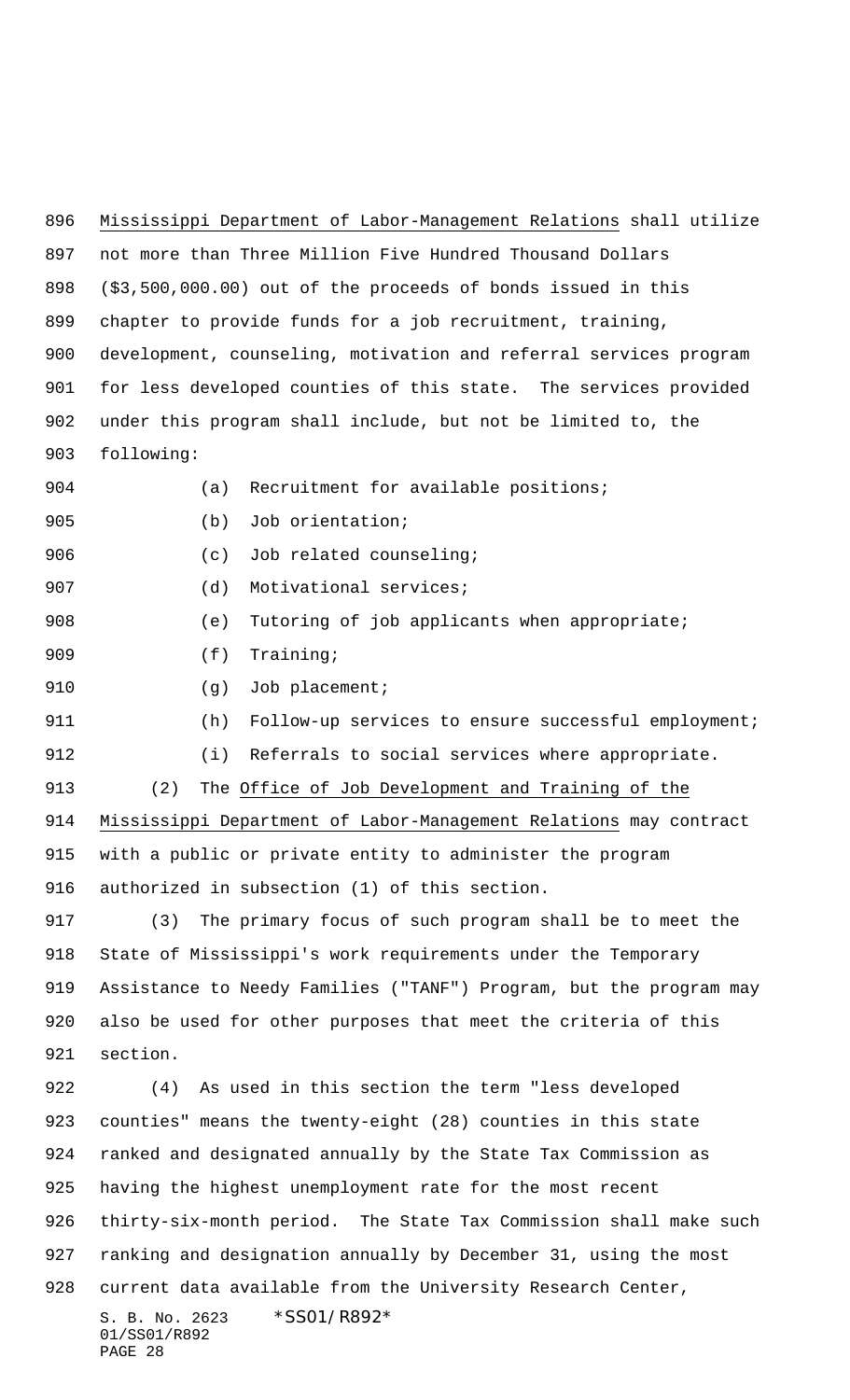Mississippi State Employment Security Commission and the United States Department of Commerce.

 SECTION 20. Sections 7-1-351, 7-1-355, 7-1-357, 7-1-361, 7-1-363, 7-1-365 and 7-1-371, Mississippi Code of 1972, which authorize the Department of Economic and Community Development to administer, issue regulations and enter into contracts regarding the federal Comprehensive Employment and Training Act programs, are hereby repealed.

 SECTION 21. The Office of Employee Relations and Job Discrimination of the Department of Labor-Management Relations shall do all in its power to promote the voluntary arbitration, mediation and conciliation of disputes between employers and employees, and to avoid strikes, picketing, lockouts, boycotts, black list, discriminations and legal proceedings in matters of employment. In pursuance of this duty the office may appoint temporary boards of arbitration, provide necessary expenses of such boards, order reasonable compensation for each member engaged in such arbitration, prescribe rules for such arbitration boards, conduct investigations and hearings, publish reports and advertisements, and may do all things convenient and necessary to accomplish the purpose. The office may designate a mediator and may detail employees or persons not in the office from time to time for the purpose of executing such provisions. Nothing in this section shall be construed to in anyway prohibit or limit employees' right to bargain collectively.

 SECTION 22. The Office of Disabled Employee Assistance of the Mississippi Department of Labor-Management Relations shall function as an information clearinghouse and referral service for employees and employers regarding any aspect of the federal Americans With Disabilities Act, which prohibits discrimination in all terms and conditions of employment regarding private and public employers.